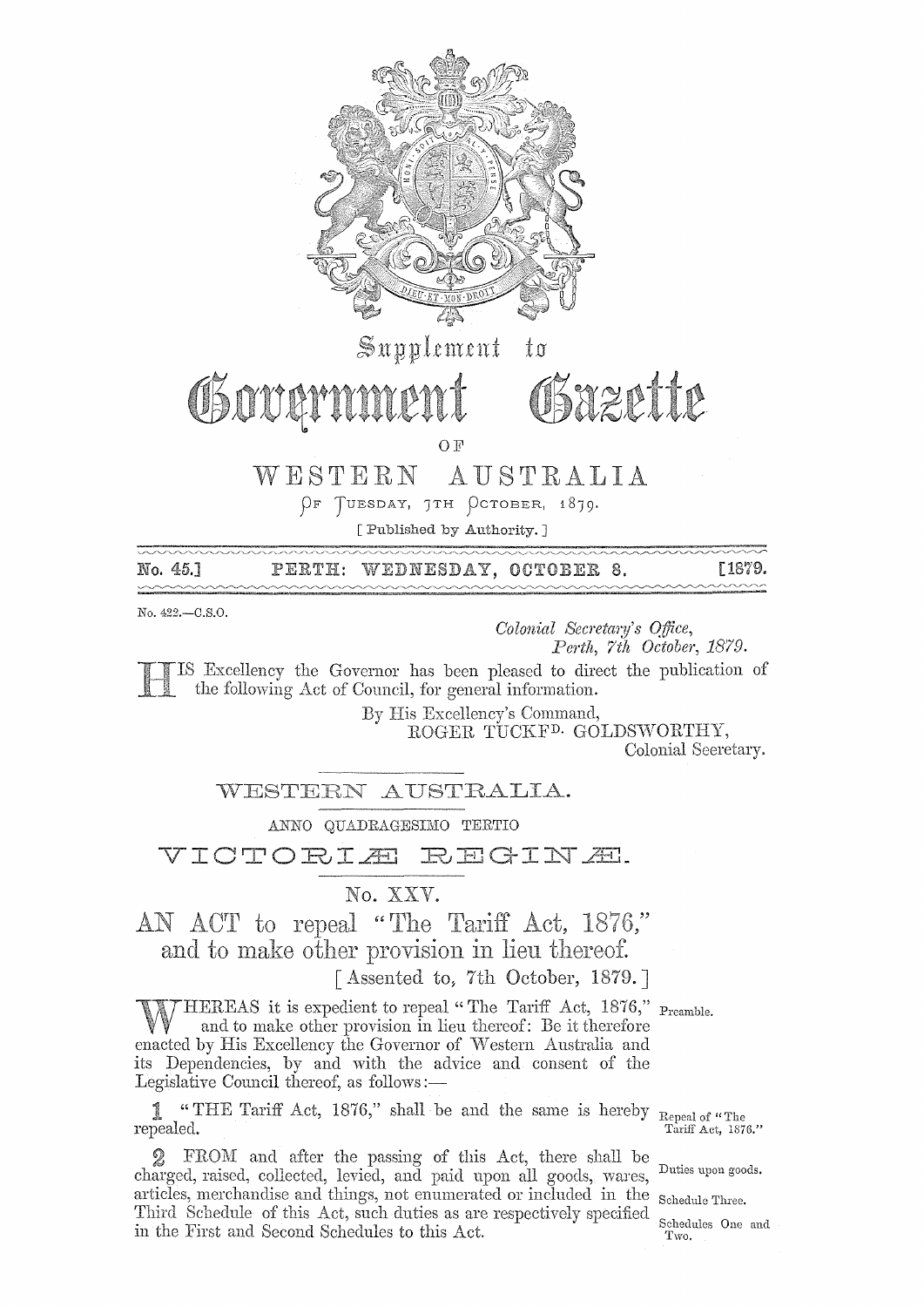Manner of collecting and levying duties.

3 THE said duties shall be collected and levied in the manner provided by, and subject and according to the provisions of, any Ordinance, Act, or Law for the time being in force for the general regulation of the Customs of the Colony.

Duration three years.

4 THIS Act shall continue, remain, and be in force for the period of three years from the date of its passing, and for no longer term.

Short Title.

5 THIS Act may be cited for all purposes as "The Tariff Act, 1879."

> In the name and on behalf of the Queen I hereby assent to this Act.

> > H. ST. GEORGE ORD, Governor.

### First Schedule.

|  |  | Table of Duties. |
|--|--|------------------|
|--|--|------------------|

| ARTICLE.                                                         |                            |                             |           |                         |           |                      |           | PER.         | RATE OF<br>DUTY       |
|------------------------------------------------------------------|----------------------------|-----------------------------|-----------|-------------------------|-----------|----------------------|-----------|--------------|-----------------------|
|                                                                  |                            |                             |           |                         |           |                      |           | Тb.          | d.<br>s.<br>3<br>0    |
| Bacon, Hams, and Tongues<br>Beer, Cider, and Perry               |                            |                             |           | $\overline{a}$          | .         | $\ddotsc$            | .         | Gallon       | 1<br>$\mathbf 0$      |
| <b>Butter</b>                                                    |                            |                             | $\ddotsc$ | .                       | .         |                      | .         | Ïb.          | $\overline{2}$<br>0   |
| Cheese                                                           | $\cdots$<br>$\ddotsc$      | $\ddotsc$                   | $\ddotsc$ | .                       | $\cdots$  | $\cdots$             | .         | lb.          | 3<br>0                |
| Cigars and Snuff                                                 |                            | $\cdots$                    | $\cdots$  |                         | .         | $\ddotsc$            | .         | Њ.           | 5<br>$\boldsymbol{0}$ |
| Cocoa and Chocolate                                              |                            |                             | .         | .                       | .         | .                    | $\cdots$  | Ïb.          | $\overline{2}$<br>0   |
| Coffee or Chicory                                                |                            |                             | $\ddotsc$ | $\ddotsc$               | .         | $\cdots$             | $\ddotsc$ | Ïb.          | $\overline{2}$<br>0   |
| Confectionery                                                    |                            |                             | $\cdots$  | $\ddotsc$               | .         | .                    | .         | lb.          | 4<br>0                |
| Fruit, Dried, not including Dates                                |                            | $\cdots$                    | $\ddotsc$ |                         | .         | $\ddotsc$            | $\ddotsc$ | ħ.           | 3<br>0                |
| Ginger                                                           |                            |                             |           |                         | .         | $\ddotsc$            | .         | в.           | 3<br>0                |
| Hops                                                             | $\ldots$                   | $\ddotsc$                   | $\ddotsc$ | $\cdots$                | .         | .                    | $\cdots$  | Ïb.          | 4<br>0                |
| Malt                                                             | $\ddotsc$                  | $\ddotsc$                   | $\ddots$  | .                       | $\ddotsc$ | .                    | $\ddotsc$ | Bushel       | $\overline{2}$<br>0   |
| Oils (Mineral)                                                   | $\ddotsc$                  | $\cdots$                    | $\ddotsc$ | $\cdots$                | .         | .                    | $\cdots$  | Gallon       | 6<br>0                |
| Onions                                                           |                            |                             | $\cdots$  | $\ddotsc$               | $\ddotsc$ |                      | .         | $_{\rm Ton}$ | $\theta$<br>10        |
|                                                                  | $\cdots$                   | $\ddotsc$                   | $\ddotsc$ | .                       | .         | .                    | .         | lb.          | 3<br>0                |
| Pepper<br>Potatoes                                               | $\ddotsc$                  | $\ddotsc$                   | $\ddotsc$ | $\cdots$                | .         |                      | $\ddotsc$ | $_{\rm Ton}$ | 0<br>10               |
| Rice                                                             | $\cdots$                   | $\cdots$                    | $\ddotsc$ | $\ddotsc$               | $\ddotsc$ | .                    | .         | cwt.         | 1<br>0                |
|                                                                  |                            | .                           | .         | .                       |           |                      |           | Īĥ.          | 1<br>$\theta$         |
| Sago                                                             | $\ddotsc$                  | $\ddotsc$                   | $\ddotsc$ | $\cdots$                | $\cdots$  | .                    | .         | Ton          | 0<br>10               |
| Salt                                                             | $\cdots$                   | .                           | .         | .                       |           |                      | .         | Ton          | 0<br>20               |
| Soda, Crystal                                                    |                            | $\cdots$                    | $\ddotsc$ | $\cdots$                | $\ddotsc$ | $\ddot{\phantom{a}}$ | .         | $1b$ .       | 3<br>0                |
| Spices                                                           |                            | $\mathbf{1}$ , $\mathbf{1}$ | $\ldots$  | $\epsilon$ . $\epsilon$ | $\ddotsc$ | $\ddotsc$            |           |              |                       |
| Spirits, Cordials, or Strong Waters, not being perfumed          |                            |                             |           |                         |           |                      |           |              |                       |
| or Medicinal Spirits, to be used as Medicine or                  |                            |                             |           |                         |           |                      |           |              |                       |
| perfumery only, for each and every Imperial gallon               |                            |                             |           |                         |           |                      |           |              |                       |
| of such Spirits, Cordials, or Strong Waters, of any              |                            |                             |           |                         |           |                      |           |              |                       |
| strength not exceeding the strength of proof by Syke's           |                            |                             |           |                         |           |                      |           |              |                       |
| Hydrometer, and so in proportion for any greater                 |                            |                             |           |                         |           |                      |           |              |                       |
| strength than the strength of proof, or any quantity             |                            |                             |           |                         |           |                      |           | Gallon       |                       |
| greater or less than a gallon                                    |                            |                             |           | $\ddotsc$               |           | $\ddotsc$            |           |              | 15<br>0               |
| Sugar, Molasses, and Treacle                                     |                            |                             |           | $\ddotsc$               |           | $\cdots$             | .         | cwt.         | $\theta$<br>4         |
| $Tea$                                                            | $\cdots$                   | $\cdots$                    | $\ddotsc$ | $\cdots$                | $\ddotsc$ | $\ddotsc$            | $\cdots$  | b.           | 4<br>0<br>3           |
| Tobacco (manufactured)                                           |                            |                             |           | $\ddotsc$               | $\ddotsc$ | $\ddotsc$            |           | Īb.          | 0<br>1                |
| Tobacco (unmanufactured)                                         |                            |                             |           | $\cdots$                | .         | $\ddotsc$            | $\cdots$  | Ъ.           | 0                     |
| Tobacco for sheepwash                                            |                            |                             | $\cdots$  | $\ldots$                | .         | .                    | $\ddotsc$ | Ъ.           | 3<br>0                |
| Vinegar                                                          | and the state of the state |                             | $\cdots$  | $\ddotsc$               |           | .                    | $\cdots$  | Gallon       | 6<br>0                |
| Wine                                                             | .                          | $\ddotsc$                   | $\ddotsc$ | $\ddotsc$               | .         | $\ddotsc$            | $\ddotsc$ | Gallon       | 0<br>4                |
| On all goods, wares, articles, merchandise, or things            |                            |                             |           |                         |           |                      |           |              |                       |
| imported into this Colony and not otherwise charged              |                            |                             |           |                         |           |                      |           |              |                       |
| with a specific duty, and not included in the Second             |                            |                             |           |                         |           |                      |           |              |                       |
| and Third Schedules hereto, a duty of $12\frac{1}{2}$ per cent., |                            |                             |           |                         |           |                      |           |              |                       |
| according to the value of the same                               |                            |                             |           |                         |           |                      |           |              | £12<br>10s.           |
|                                                                  |                            |                             |           |                         |           |                      |           |              | per cent.             |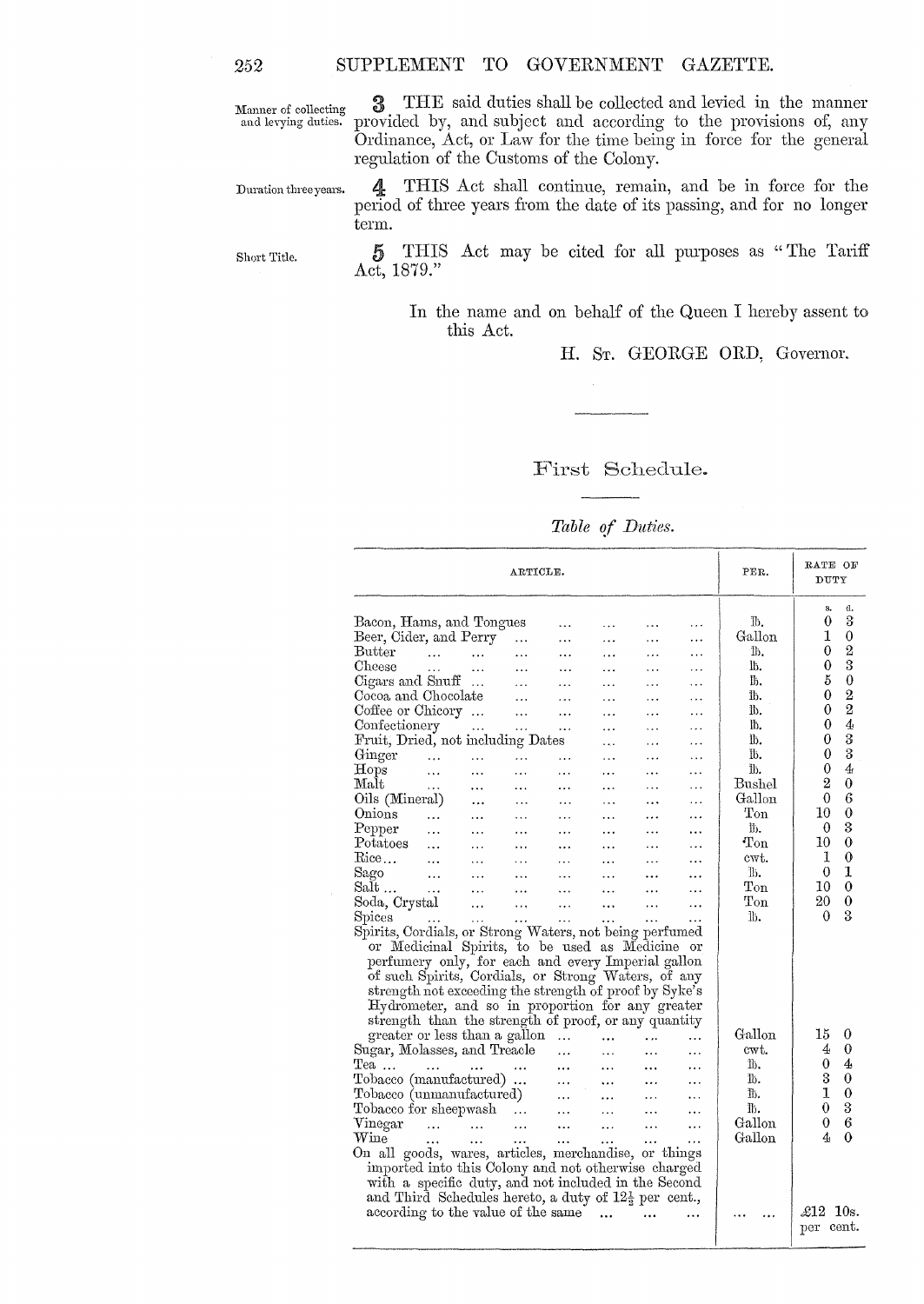#### Second Schedule.

On the undermentioned Goods, Wares, Articles, Merchandise, or things imported into the Colony, a Duty of 10 per cent., according to the value of the same :-

| Alkali.<br>Anchors.<br>Bags and Sacks.<br>Blasting Powder and Fuses.<br>Boats.<br>Brewery and Distillery Plant.<br>Bricks, Fire.<br>Casks.<br>Chain Cables $\frac{1}{2}$ -inch diameter and over.<br>Copper Ore.<br>Smelted.<br>$\overline{\phantom{a}}$<br>Sheet.<br>,<br>Rods, Bolts, and Nails.<br>Corn and other grain (not including<br>rice).<br>Disinfectants.<br>Drainage Pipes, Tiles.<br>Earth Closets, and Patent Water-closets.<br>Engine Packing.<br>Felt Sheathing.<br>Fire Engines.<br>Flour, Bran, Pollard, and Meal.<br>Forges, Forge Backs,<br>Blacksmith's<br>Anvils and Bellows.<br>Gas Pipes.<br>Glass and Stone Bottles.<br>Hides. | Machinery for Agricultural purposes;<br>for Boring, Brick, and Tile making,<br>Planing, Punching, Sawing, Turning,<br>Quartz crushing, Manufacture of Boots<br>and Shoes; for Mills and Looms; for<br>Steam Vessels;<br>Machine<br>$saws$ :<br>Machinery for preserving or boiling<br>down Meat or Fish; for Sugar Manu-<br>facture; for Mining purposes; for<br>Stone breaking.<br>Manure.<br>Metal Sheathing (yellow), and Nails for<br>same.<br>Mill Stones.<br>Oakum.<br>Pictures, Prints, and Statuary.<br>Pitch and Tar.<br>Ploughs, Harrows, Hayrakes, Clod<br>Crushers, Rollers, Horse Hoes, Drills,<br>and Scarifiers.<br>Preserved Mutton and Beef.<br>Printing Machinery.<br>Printing Presses, Type and Material.<br>Pumps, Metal Piping, Hose, and other<br>apparatus for raising or distributing<br>water.<br>Resin. |
|----------------------------------------------------------------------------------------------------------------------------------------------------------------------------------------------------------------------------------------------------------------------------------------------------------------------------------------------------------------------------------------------------------------------------------------------------------------------------------------------------------------------------------------------------------------------------------------------------------------------------------------------------------|-----------------------------------------------------------------------------------------------------------------------------------------------------------------------------------------------------------------------------------------------------------------------------------------------------------------------------------------------------------------------------------------------------------------------------------------------------------------------------------------------------------------------------------------------------------------------------------------------------------------------------------------------------------------------------------------------------------------------------------------------------------------------------------------------------------------------------------|
|                                                                                                                                                                                                                                                                                                                                                                                                                                                                                                                                                                                                                                                          |                                                                                                                                                                                                                                                                                                                                                                                                                                                                                                                                                                                                                                                                                                                                                                                                                                   |
| Iron, Bar.                                                                                                                                                                                                                                                                                                                                                                                                                                                                                                                                                                                                                                               | Rolling Stock for Railways.                                                                                                                                                                                                                                                                                                                                                                                                                                                                                                                                                                                                                                                                                                                                                                                                       |
| Bolts.                                                                                                                                                                                                                                                                                                                                                                                                                                                                                                                                                                                                                                                   | Salt Beef.                                                                                                                                                                                                                                                                                                                                                                                                                                                                                                                                                                                                                                                                                                                                                                                                                        |
| ,,<br>Rod.                                                                                                                                                                                                                                                                                                                                                                                                                                                                                                                                                                                                                                               | " Pork.                                                                                                                                                                                                                                                                                                                                                                                                                                                                                                                                                                                                                                                                                                                                                                                                                           |
| , 2<br>Pig.                                                                                                                                                                                                                                                                                                                                                                                                                                                                                                                                                                                                                                              | Salt, Rock.                                                                                                                                                                                                                                                                                                                                                                                                                                                                                                                                                                                                                                                                                                                                                                                                                       |
| "<br>Black Sheet.<br>, 2, 3                                                                                                                                                                                                                                                                                                                                                                                                                                                                                                                                                                                                                              | Smelting Material.                                                                                                                                                                                                                                                                                                                                                                                                                                                                                                                                                                                                                                                                                                                                                                                                                |
| Boiler Plate.<br>,,                                                                                                                                                                                                                                                                                                                                                                                                                                                                                                                                                                                                                                      | Specimens of Natural History.                                                                                                                                                                                                                                                                                                                                                                                                                                                                                                                                                                                                                                                                                                                                                                                                     |
| Hurdles.<br>"                                                                                                                                                                                                                                                                                                                                                                                                                                                                                                                                                                                                                                            | Staves and Hoops for Casks.                                                                                                                                                                                                                                                                                                                                                                                                                                                                                                                                                                                                                                                                                                                                                                                                       |
| Hoop.<br>"                                                                                                                                                                                                                                                                                                                                                                                                                                                                                                                                                                                                                                               | Steam Engines, and parts of Steam                                                                                                                                                                                                                                                                                                                                                                                                                                                                                                                                                                                                                                                                                                                                                                                                 |
| Wire and Netting for Fencing.<br>"                                                                                                                                                                                                                                                                                                                                                                                                                                                                                                                                                                                                                       | Engines.                                                                                                                                                                                                                                                                                                                                                                                                                                                                                                                                                                                                                                                                                                                                                                                                                          |
| Posts for Fencing.<br>,,                                                                                                                                                                                                                                                                                                                                                                                                                                                                                                                                                                                                                                 | Steel, unworked.                                                                                                                                                                                                                                                                                                                                                                                                                                                                                                                                                                                                                                                                                                                                                                                                                  |
| Gates.<br>,,                                                                                                                                                                                                                                                                                                                                                                                                                                                                                                                                                                                                                                             | Telegraphic Instruments, Wire<br>and                                                                                                                                                                                                                                                                                                                                                                                                                                                                                                                                                                                                                                                                                                                                                                                              |
| Tanks.<br>,,                                                                                                                                                                                                                                                                                                                                                                                                                                                                                                                                                                                                                                             | Insulators.                                                                                                                                                                                                                                                                                                                                                                                                                                                                                                                                                                                                                                                                                                                                                                                                                       |
| Work for patent Slips and Docks.<br>,                                                                                                                                                                                                                                                                                                                                                                                                                                                                                                                                                                                                                    | Weigh Bridges for Carts.                                                                                                                                                                                                                                                                                                                                                                                                                                                                                                                                                                                                                                                                                                                                                                                                          |
| Work for Railways and Tram-<br>52                                                                                                                                                                                                                                                                                                                                                                                                                                                                                                                                                                                                                        | Wire Cloth for Quartz Crushing Ma-                                                                                                                                                                                                                                                                                                                                                                                                                                                                                                                                                                                                                                                                                                                                                                                                |
| ways.                                                                                                                                                                                                                                                                                                                                                                                                                                                                                                                                                                                                                                                    | chinery.                                                                                                                                                                                                                                                                                                                                                                                                                                                                                                                                                                                                                                                                                                                                                                                                                          |
| For Railway Bridges.<br>,,                                                                                                                                                                                                                                                                                                                                                                                                                                                                                                                                                                                                                               | Wool Bales.                                                                                                                                                                                                                                                                                                                                                                                                                                                                                                                                                                                                                                                                                                                                                                                                                       |

## Third Schedule.

Goods Free of Duty.

Books, printed, not being Account, including Music, Maps and Charts. Coal. Coke and Fuel. Ice. Live Stock. Musical Instruments, for places of public worship exclusively. Personal Baggage of Immigrants. Plants, Seeds, and Bulbs. Provisions and Stores, Military or Naval, required for H. M. Service. Specie: Gold, Silver, and Copper. Uniforms and Appointments, Military, Naval, and Civil, imported by Officers stationed in the Colony, for their own purposes.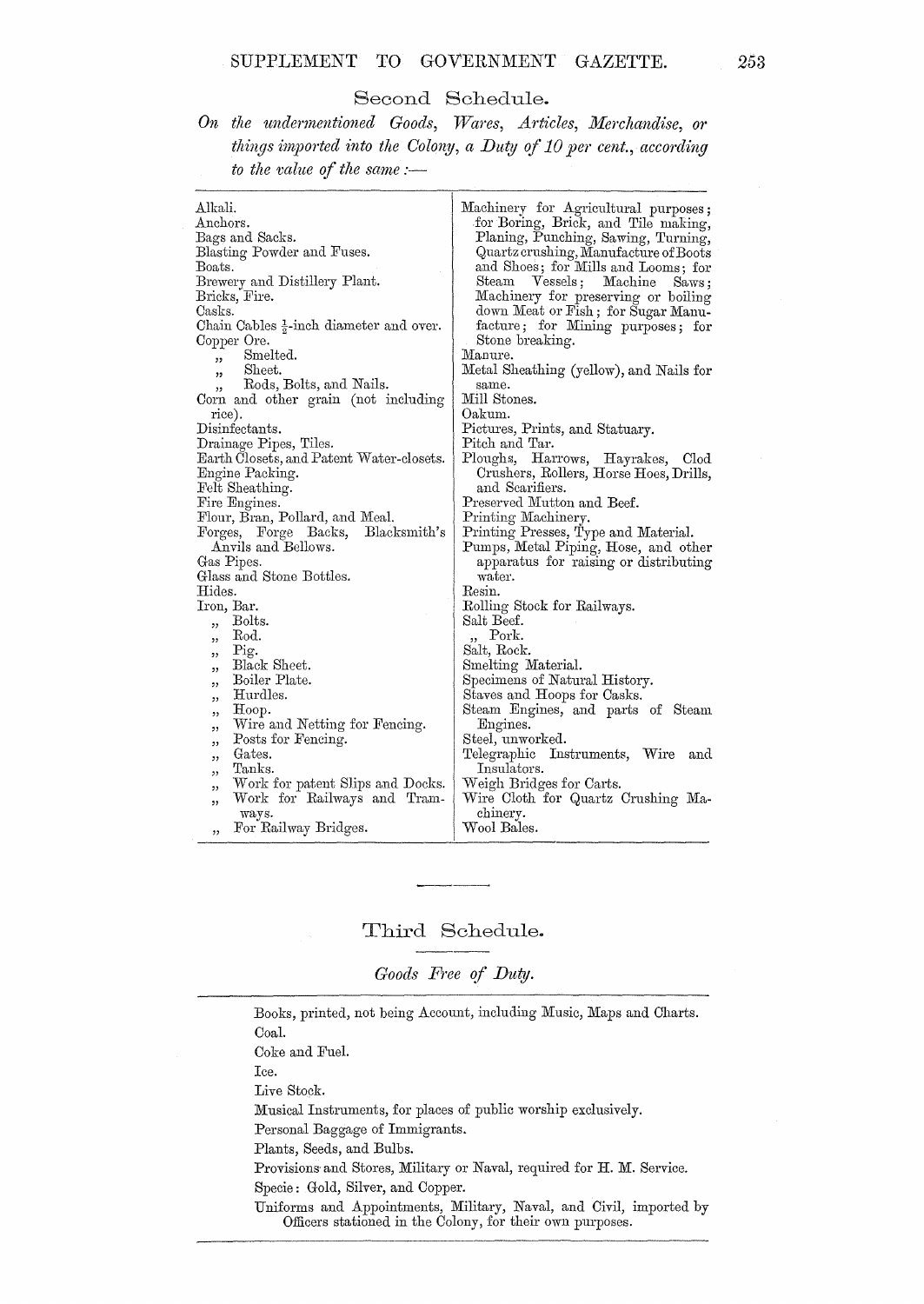Crown Lands' Office, Perth, September 24th, 1879.<br>
1879.<br>
1879.<br>
1987 - Crown Land approved during August,

| No.                                                                                                                                                                                                                                                                                    | Applicant.                                                                                                                                                                                                                                                                                                                                                                                                                                                                                                                                                                                                                                               | Class.                                                                                                                                                                                                                                                                                      | Acres.                                                                                                                                                                                        | Rent.                                                                                                                                                                                                                                                                                                                                                                                                                                                                                                                                                                                                                                                                                             | No.                                                                                                                                                                                                                                                                                                                                                                                            | Applicant.                                                                                                                                                                                                                                                                                                                                                                                                                                                                                                                                                                                                                                                                             | Class.                                                                                                                                                                                                                                                           | Acres.                                                                                                                                                                                                                          | nent.                                                                                                                                                                                                                                                                                                                                                                                                                                                                                                                                                                                      |
|----------------------------------------------------------------------------------------------------------------------------------------------------------------------------------------------------------------------------------------------------------------------------------------|----------------------------------------------------------------------------------------------------------------------------------------------------------------------------------------------------------------------------------------------------------------------------------------------------------------------------------------------------------------------------------------------------------------------------------------------------------------------------------------------------------------------------------------------------------------------------------------------------------------------------------------------------------|---------------------------------------------------------------------------------------------------------------------------------------------------------------------------------------------------------------------------------------------------------------------------------------------|-----------------------------------------------------------------------------------------------------------------------------------------------------------------------------------------------|---------------------------------------------------------------------------------------------------------------------------------------------------------------------------------------------------------------------------------------------------------------------------------------------------------------------------------------------------------------------------------------------------------------------------------------------------------------------------------------------------------------------------------------------------------------------------------------------------------------------------------------------------------------------------------------------------|------------------------------------------------------------------------------------------------------------------------------------------------------------------------------------------------------------------------------------------------------------------------------------------------------------------------------------------------------------------------------------------------|----------------------------------------------------------------------------------------------------------------------------------------------------------------------------------------------------------------------------------------------------------------------------------------------------------------------------------------------------------------------------------------------------------------------------------------------------------------------------------------------------------------------------------------------------------------------------------------------------------------------------------------------------------------------------------------|------------------------------------------------------------------------------------------------------------------------------------------------------------------------------------------------------------------------------------------------------------------|---------------------------------------------------------------------------------------------------------------------------------------------------------------------------------------------------------------------------------|--------------------------------------------------------------------------------------------------------------------------------------------------------------------------------------------------------------------------------------------------------------------------------------------------------------------------------------------------------------------------------------------------------------------------------------------------------------------------------------------------------------------------------------------------------------------------------------------|
| 906<br>1528<br>1546<br>1585<br>1598<br>1600<br>1612<br>1616<br>1626<br>A4125<br>,, 4133<br>,, 4485<br>,, 4488<br>,, 4492<br>,, 4493<br>,, 4507<br>,, 4508<br>" 4510<br>,, 4511                                                                                                         | AVON,<br>William Pettit<br>$\ddotsc$<br>William McKnoe<br>$\ddotsc$<br>Fred. W. Beere<br>$\ddotsc$<br>Fras. Hastings<br>$\ddotsc$<br>Edw. Doncon<br>$\cdots$<br>Jas. Brennan<br>$\cdots$<br>Pat. Brennan<br>$\cdots$<br>Thos. Bourke<br>$\cdots$<br>T. Jno. Drury<br>$\cdots$<br>C. C. Smith<br>$\cdots$<br>Do.<br>$\cdots$<br>William White<br>$\cdots$<br>W. G. Leeder<br>$\cdots$<br>J. T. Parker<br>$\ddotsc$<br>William White<br>$\cdots$<br>J. H. Monger<br>$\cdots$<br>Do<br><br>$\cdots$<br>Do.<br><br>$\ldots$<br>Do.<br><br>                                                                                                                   | S.O. Lea.<br>S.O. Lic.<br>,,<br>,,<br>,,<br>,,<br>,,<br>,,<br>ï<br>$\frac{3}{2}$<br>ï<br>,,<br>33<br>,,<br>,,<br>33                                                                                                                                                                         | 100<br>100<br>100<br>228<br>100<br>100<br>100<br>120<br>100<br>3000<br>3000<br>20000<br>20000<br>3000<br>10000<br>4000<br>4000<br>4700<br>4000                                                | £<br>s. d.<br>5<br>$0\quad 0$<br>5 10<br>$\theta$<br>5<br>$\overline{0}$<br>0<br>11 8<br>$\mathbf 0$<br>$2\,10$<br>0<br>5<br>$\overline{0}$<br>$\mathbf 0$<br>210<br>0<br>30<br>0<br>2 10<br>0<br>3<br>$\bf{0}$<br>$\bf{0}$<br>3 12<br>0<br>5<br>$\overline{0}$<br>0<br>$\frac{5}{3}$<br>$\mathbf 0$<br>0<br>0<br>0<br>10<br>0<br>0<br>4<br>0<br>$\mathbf 0$<br>4<br>0<br>0<br>414<br>$\bf{0}$<br>4<br>$\overline{0}$<br>$\bf{0}$                                                                                                                                                                                                                                                                 | A 3957<br>,, 3961<br>3962<br>3967<br>$\overline{\mathbf{z}}$<br>3968<br>$\overline{\mathbf{z}}$<br>3969<br>,,<br>3975<br>$^{\prime}$<br>3976<br>$^{\tiny{1}}$<br>3977<br>$\bullet$<br>3978<br>,,<br>3979<br>,,<br>4007<br>$^{\tiny{\text{33}}}$<br>4003<br>$\bullet$<br>4011<br>$^{\tiny{33}}$<br>4012<br>$^{\prime}$<br>4013<br>4505<br>$^{\prime}$<br>3936<br>$^{\tiny{\text{}}}$<br>,, 3937 | KOJONUP.<br>L. Mooney<br>L. F. Vanzuilecom<br>W. H. Graham<br><br>Do.<br><br>Josiah Norrish<br>$\cdots$<br>W. H. Graham<br>$\cdots$<br>Do<br>$\cdots$<br>Jos. Spencer<br>$\cdots$<br>$_{\rm Jno.}$ O'Flaherty<br>$\cdots$<br>W. H. Graham<br>$\cdots$<br>Thos. Norrish<br>$\cdots$<br>H. Hayward<br>$\cdots$<br>Do<br>$\cdots$<br>Jno. O'Flaherty<br>$\cdots$<br>Do.<br>$\cdots$<br>$\ddotsc$<br>Do.<br>$\ldots$<br>Thos. Phillips<br>$\ddotsc$<br>John Ryan<br>$\ddots$<br>$\mathbf{Do}$<br>$\ddotsc$<br>$\ddotsc$                                                                                                                                                                    | 1<br>,,<br>,,<br>$^{12}$<br>,,<br>,,<br>$^{\bullet}$<br>$^{12}$<br>$\bullet$<br>$^{32}$<br>$\bullet$<br>$^{\bullet}$<br>, 1<br>$^{\circ}$<br>,,<br>Ë<br>1<br>,,                                                                                                  | 6600<br>4744<br>7837<br>3000<br>3000<br>3356<br>4024<br>3000<br>3307<br>1952<br>3000<br>3000<br>5000<br>3000<br>8870<br>3000<br>10000<br>14000<br>3000                                                                          | £ s.d.<br>6120<br>415<br>$\bf{0}$<br>7<br>17<br>$\bf{0}$<br>3<br>$\bf{0}$<br>0<br>3<br>$\mathbf 0$<br>0<br>3<br>8<br>$\theta$<br>1<br>4<br>0<br>3<br>0<br>0<br>7<br>3<br>0<br>$\pmb{0}$<br>$\overline{\mathbf{2}}$<br>$\bf{0}$<br>3<br>$\bf{0}$<br>0<br>$\bf{0}$<br>3<br>0<br>$\bf{0}$<br>5<br>0<br>$\mathbf 0$<br>3<br>$\bf{0}$<br>18<br>8<br>$\theta$<br>$\bf{0}$<br>3<br>$\bf{0}$<br>5<br>$\mathbf 0$<br>1<br>0<br>14<br>$\theta$<br>$\bf{0}$<br>$\theta$<br>3                                                                                                                          |
| ,, 4540<br>,, 4543<br>,, $4544$<br>1593                                                                                                                                                                                                                                                | Thos. Davis<br>$\cdots$<br>Geo. Bennett<br>$\cdots$<br>And. Strange<br><br>COCKBURN SOUND.<br>Walter Armstrong                                                                                                                                                                                                                                                                                                                                                                                                                                                                                                                                           | ,,<br>,,<br>93<br>S.O. Lic.                                                                                                                                                                                                                                                                 | 3000<br>5000<br>4000<br>120                                                                                                                                                                   | 3<br>$\mathbf{0}$<br>0<br>210<br>0<br>40<br>$\bf{0}$<br>6<br>$0\quad 0$                                                                                                                                                                                                                                                                                                                                                                                                                                                                                                                                                                                                                           | 752<br>753<br>754<br>755<br>772                                                                                                                                                                                                                                                                                                                                                                | MELBOURNE.<br>Strickland & Padbury<br>Do.<br>$\ddotsc$<br>$\ddotsc$<br>Do.<br>$\ddotsc$<br>$\ddotsc$<br>Do.<br>$\ddotsc$<br>$\ddotsc$<br>Do.<br>$\ldots$<br>$\ldots$                                                                                                                                                                                                                                                                                                                                                                                                                                                                                                                   | S.O. Lea.<br>,,<br>$\bullet$<br>,,<br>,,                                                                                                                                                                                                                         | 100<br>114<br>120<br>100<br>150                                                                                                                                                                                                 | $\bf{0}$<br>$\theta$<br>5<br>5 14<br>$\bf{0}$<br>0<br>$\mathbf 0$<br>6<br>5<br>$\mathbf 0$<br>$\mathbf 0$<br>7 10<br>0                                                                                                                                                                                                                                                                                                                                                                                                                                                                     |
| E 249<br>250<br>,,<br>251<br>33<br>252<br>,,<br>253<br>,,<br>254<br>,,<br>255<br>,,<br>256                                                                                                                                                                                             | EAST.<br>A. Muir & Sons<br>$\cdots$<br>Do<br>$\ddotsc$<br>$\cdots$<br>Do.<br>$\cdots$<br>$\cdots$<br>Dunn, Bros.<br>$\cdots$<br>Do<br>$\cdots$<br>$\cdots$<br>Do<br><br>$\ddotsc$<br>Do,<br>$\cdots$<br>$\cdots$<br>Do                                                                                                                                                                                                                                                                                                                                                                                                                                   | 2<br>,,<br>,,<br>99<br>,,<br>,,<br>,,                                                                                                                                                                                                                                                       | 40000<br>20000<br>47000<br>20000<br>20000<br>20000<br>20000<br>20000                                                                                                                          | $\mathbf{0}$<br>10<br>0<br>5<br>$\mathbf{0}$<br>0<br>11 15<br>$\Omega$<br>5<br>$\mathbf{0}$<br>0<br>5<br>$\bf{0}$<br>0<br>5<br>$\mathbf{0}$<br>0<br>5<br>$\bf{0}$<br>0<br>5<br>$\mathbf{0}$<br>$\theta$                                                                                                                                                                                                                                                                                                                                                                                                                                                                                           | 773<br>920<br>1604<br>A 3616<br>,, 3617<br>,, 4433<br>,, 4435<br>,, 4519                                                                                                                                                                                                                                                                                                                       | Do<br>$\ddotsc$<br>J. F. & A. Cook<br>$\ddotsc$<br>James Clinch<br>$\ddotsc$<br>W. Padbury<br>$\ddotsc$<br>Do.<br>$\cdots$<br>$\ldots$<br>Do.<br>$\ddotsc$<br>$\ddotsc$<br>Jas. B. Roe<br>$\ddotsc$<br>Rosendo Salvado                                                                                                                                                                                                                                                                                                                                                                                                                                                                 | $^{\prime}$<br>,<br>S.O. Lic.<br>ı<br>$\mathbf{r}$<br>$\frac{3}{2}$<br>1                                                                                                                                                                                         | 100<br>100<br>195<br>22500<br>30160<br>24500<br>20000<br>3000                                                                                                                                                                   | $\mathbf 0$<br>5<br>0<br>210<br>0<br>4 17<br>6<br>22 10<br>$\mathbf 0$<br>30<br>$\frac{4}{3}$<br>$\bf{0}$<br>24 10<br>$\theta$<br>5<br>$^{0}$<br>$\bf{0}$<br>3<br>$\bf{0}$                                                                                                                                                                                                                                                                                                                                                                                                                 |
| ,,<br>257<br>,,<br>259<br>,,<br>274                                                                                                                                                                                                                                                    | <br><br>Do<br>$\cdots$<br><br>Alex, Moir<br>$\cdots$<br><br>Do                                                                                                                                                                                                                                                                                                                                                                                                                                                                                                                                                                                           | 33<br>,,<br>,,                                                                                                                                                                                                                                                                              | 20000<br>30000<br>27880                                                                                                                                                                       | 5775<br>$\mathbf 0$<br>0<br>10<br>$\theta$<br>$\mathbf{0}$<br>0                                                                                                                                                                                                                                                                                                                                                                                                                                                                                                                                                                                                                                   | 1602                                                                                                                                                                                                                                                                                                                                                                                           | MURRAY.<br>C. Salter & G. Sloan                                                                                                                                                                                                                                                                                                                                                                                                                                                                                                                                                                                                                                                        | S.O. Lic.                                                                                                                                                                                                                                                        | 100                                                                                                                                                                                                                             | 2100                                                                                                                                                                                                                                                                                                                                                                                                                                                                                                                                                                                       |
| ,,<br>275<br>,,<br>276<br>,,<br>277<br>,,<br>278<br>,,<br>279<br>,,<br>280<br>,,                                                                                                                                                                                                       | $\cdots$<br>$\ddotsc$<br>Do<br>$\ddotsc$<br>$\cdots$<br>Do<br>$\ddotsc$<br>$\cdots$<br>Do. ,<br>$\ddotsc$<br>A. & A. Hassell<br>$\cdots$<br>G. Heinzmann<br>$\cdots$<br>Campbell Taylor<br><br>HAY.                                                                                                                                                                                                                                                                                                                                                                                                                                                      | ,,<br>,,<br>,,<br>,,<br>,,<br>,,<br>,,                                                                                                                                                                                                                                                      | 20000<br>20000<br>20000<br>20000<br>20000<br>30000                                                                                                                                            | $\mathbf 0$<br>$\bf{0}$<br>5<br>$\mathbf{0}$<br>$\mathbf 0$<br>5<br>$\mathbf 0$<br>$\bf{0}$<br>5<br>$\theta$<br>0<br>5<br>$\overline{0}$<br>$\mathbf 0$<br>7 10<br>0                                                                                                                                                                                                                                                                                                                                                                                                                                                                                                                              | 1596<br>A 3590<br>,, 3591<br>,, 3592<br>., 3593<br>3594<br>$, \,$<br>3595<br>,,                                                                                                                                                                                                                                                                                                                | NELSON.<br>Elijah Wright<br>$\ddotsc$<br>Jno. Grover<br>$\ddotsc$<br>A. Muir & Sons<br>$\cdots$<br>Do<br>$\cdots$<br>$\cdots$<br>Do.<br><br>$\cdots$<br>Do.<br>$\ddotsc$<br>$\cdots$<br>Do.<br>$\ddotsc$<br>$\ddotsc$                                                                                                                                                                                                                                                                                                                                                                                                                                                                  | S.O. Lic.<br>1<br>$\boldsymbol{\mathcal{D}}$<br>,,<br>,,<br>$^{\prime}$<br>$\bullet$                                                                                                                                                                             | 112<br>5000<br>3000<br>3000<br>3000<br>3000<br>3000                                                                                                                                                                             | 5 12<br>$\theta$<br>5<br>$\bf{0}$<br>0<br>3<br>$\mathbf{0}$<br>0<br>3<br>0<br>$\bf{0}$<br>3<br>0<br>$\bf{0}$<br>3<br>$\bf{0}$<br>0<br>3<br>0<br>0                                                                                                                                                                                                                                                                                                                                                                                                                                          |
| A 3900<br>,, 3902<br>$\frac{3903}{1000}$<br>$\frac{3905}{10000}$<br>$\frac{1}{1}$ , 3908<br>$\frac{1}{2}$ , 3929<br>,, 4009<br>,, 4010                                                                                                                                                 | Fras. R. Hassell<br><br>A. Muir & Sons<br>$\cdots$<br>Do.<br>$\cdots$<br>$\cdots$<br>Do.<br>$\ddotsc$<br><br>James Herbert<br><br>Do<br>Andrew Muir & Sons<br>Geo. Norrish<br>$\cdots$<br>William Sounness<br>W. A. Spencer<br>G. G. E. Warburton<br>KENT.                                                                                                                                                                                                                                                                                                                                                                                               | 1<br>,,<br>,,<br>,,<br>,,<br>$, \,$<br>,,<br>,,<br>$\overline{\phantom{a}}$<br>,,<br>$^{\prime}$                                                                                                                                                                                            | 7560<br>3000<br>3000<br>8400<br>4000<br>3000<br>3000<br>5000<br>3526<br>3000<br>3000                                                                                                          | 7 12<br>$\Omega$<br>$\bf{0}$<br>3<br>$\bf{0}$<br>3<br>$\bf{0}$<br>0<br>8<br>8<br>$\mathbf 0$<br>4<br>$\bf{0}$<br>$\mathbf 0$<br>3<br>$\mathbf{0}$<br>$\bf{0}$<br>3<br>$\bf{0}$<br>0<br>5<br>$\mathbf{0}$<br>0<br>3<br>6<br>$\mathbf{0}$<br>3<br>0<br>$\bf{0}$<br>3<br>$\mathbf 0$<br>$\bf{0}$                                                                                                                                                                                                                                                                                                                                                                                                     | 3596<br>وو<br>3597<br>$\overline{\phantom{a}}$<br>,, 3598<br>3599<br>5.5<br>3600<br>$\overline{\mathbf{z}}$<br>3602<br>,,<br>,, 3603<br>,, 3604<br>,, 3606<br>,, 3661<br>3901<br>$\cdot$<br>, 3904<br>,, 4311                                                                                                                                                                                  | Do<br>Jas. W. Muir<br>Alfred Trott<br>$\ddotsc$<br>$\ddotsc$<br>$\ddotsc$<br>J. W. Muir<br>$\ddotsc$<br>$\ddotsc$<br>$\mathbf{D_0}$<br>$\ddotsc$<br>Hugh McKenzie<br>$\ddotsc$<br>W. Spencer<br>$\cdots$<br>$\ddotsc$<br>Thos. Roberts<br>$\ddotsc$<br>Alfred Trott<br>$\cdots$<br>Geo. Reeve<br><br>Andrew Muir & Sons<br>Do<br>William Gibbs<br>                                                                                                                                                                                                                                                                                                                                     | ,,<br>$\bullet$<br>$^{\prime}$<br>,,<br>$\bullet$<br>,,<br>,,<br>,,<br>,,<br>5.5<br>$, \,$<br>$^{\prime}$<br>$^{\tiny{\text{11}}}$                                                                                                                               | 3000<br>10000<br>3000<br>3000<br>4000<br>5000<br>20000<br>5000<br>3000<br>3000<br>3000<br>10000<br>3000                                                                                                                         | 3<br>0<br>0<br>$\bf{0}$<br>10<br>$\Omega$<br>3<br>$\mathbf 0$<br>$\bf{0}$<br>3<br>0<br>$^{\rm o}$<br>$\bf{0}$<br>4<br>∩<br>5<br>0<br>$\bf{0}$<br>20<br>$\bf{0}$<br>$\bf{0}$<br>5<br>0<br>$\Omega$<br>3<br>$\bf{0}$<br>$\bf{0}$<br>3<br>$\bf{0}$<br>0<br>3<br>0<br>$\bf{0}$<br>10<br>0<br>0<br>3<br>0<br>0                                                                                                                                                                                                                                                                                  |
| A 3890<br>,, 3891<br>,, 3892<br>,, 3893<br>,, 3894                                                                                                                                                                                                                                     | A. & G. Moir<br>$\cdots$<br>Do<br><br>$\ddotsc$<br>Alex. Moir<br>$\ddotsc$<br>$\cdots$<br>$\mathbf{Do} \dots$<br>$\cdots$<br>Jno. Wellstead<br>$\cdots$                                                                                                                                                                                                                                                                                                                                                                                                                                                                                                  | ,,<br>,,<br>,<br>53.<br>$^{\bullet}$                                                                                                                                                                                                                                                        | 5500<br>3000<br>3000<br>3000<br>3000                                                                                                                                                          | 5 10<br>$\mathbf 0$<br>$\mathbf 0$<br>3<br>$\bf{0}$<br>3<br>0<br>$\bf{0}$<br>3<br>$\mathbf{0}$<br>$\bf{0}$<br>3<br>$\bf{0}$<br>$\mathbf{0}$<br>3<br>$\mathbf 0$<br>$\mathbf{0}$                                                                                                                                                                                                                                                                                                                                                                                                                                                                                                                   | ,, 4357<br>,, 4497<br>,, 4499<br>,, 4500                                                                                                                                                                                                                                                                                                                                                       | William Spencer<br>$\ddotsc$<br>A. Muir & Sons<br>$\ddotsc$<br>Jas. W. Muir<br>$\ddotsc$<br>Jas. W. Scott<br><br>NORTH.                                                                                                                                                                                                                                                                                                                                                                                                                                                                                                                                                                | $^{\tiny{33}}$<br>$^{\tiny{\text{11}}}$<br>$^{12}$<br>$\bullet$                                                                                                                                                                                                  | 10000<br>3000<br>3000<br>4000                                                                                                                                                                                                   | 0<br>10<br>$\Omega$<br>3<br>0<br>0<br>3<br>0<br>0<br>0<br>4<br>0                                                                                                                                                                                                                                                                                                                                                                                                                                                                                                                           |
| ,, 3895<br>,, 3896<br>,, 3897<br>,, 3899<br>,, 3980<br>$\frac{1}{1}$ , 3982<br>$\frac{2}{1}$ , 3983<br>, 3985<br>,, 3986<br>$\frac{1}{1}$ , 3987<br>,, 3989<br>,, 3990<br>,, 3991<br>,, 3992<br>,, 3993<br>,, 3995<br>,, 4002<br>,, 4003<br>,, 4004<br>,, 4005<br>$\frac{1}{1}$ , 4006 | $\mathbf{Do}, \ldots$<br><br>$\cdots$<br>Do.<br>Googl<br>$\ldots$<br>Do<br>$\ddotsc$<br>$\cdots$<br>A. & G. Moir<br>$\cdots$<br>Jno. Hassell<br>$\ddotsc$<br><br>Do<br><br><br>Do<br><br>$\cdots$<br>Do.<br><br><br>Do<br>$\cdots$<br>$\cdots$<br>$\mathbf{Do}$<br>$\cdots$<br>$\cdots$<br>Do<br>$\cdots$<br>$\cdots$<br>Do.<br><br>$\cdots$<br>Do.<br>$\cdots$<br>$\cdots$<br>Do.<br><br>$\ldots$<br>$\mathbf{Do} \dots$<br><br>$\ldots$<br>Do<br><br>$\ldots$<br>Do<br><br>Henry K. Toll<br>$\cdots$<br>Do<br><br><br>Do.<br><br><br>$\mathbf{D_0}$<br><br>$\cdots$<br>$\mathbb{D}$ o<br><br>$\ldots$<br>Do<br>$\ldots$<br>A. & A. Hassell<br>$\ldots$ | $\overline{\mathbf{r}}$<br>,,<br>33<br>33<br>,,<br>,,<br>,,<br>$\overline{\mathbf{z}}$<br>,,<br>,,<br>,,<br>,,<br>$^{\bullet}$<br>,,<br>,,<br>,,<br>$\overline{\phantom{a}}$<br>,,<br>,,<br>,,<br>,,<br>$\overline{\mathbf{r}}$<br>$\bullet$<br>,,                                          | 3000<br>3000<br>3000<br>10000<br>3000<br>3000<br>4860<br>4500<br>3000<br>3000<br>3000<br>3000<br>5000<br>3000<br>3000<br>3000<br>3000<br>3000<br>3000<br>4000<br>4000<br>3000<br>3000<br>5800 | 3<br>$\bf{0}$<br>$\bf{0}$<br>$\boldsymbol{3}$<br>$0\quad 0$<br>10<br>$\mathbf 0$<br>$\bf{0}$<br>3<br>0<br>0<br>$3\quad 0$<br>$\mathbf{0}$<br>4 18<br>$\theta$<br>4 10<br>$\mathbf{0}$<br>3<br>$\bf{0}$<br>$\mathbf 0$<br>the cocococococococo<br>$\bf{0}$<br>$\bf{0}$<br>$\mathbf 0$<br>0<br>$\bf{0}$<br>$\bf{0}$<br>$\bf{0}$<br>$\bf{0}$<br>$\mathbf{0}$<br>$\bf{0}$<br>$\mathbf 0$<br>$\mathbf 0$<br>$\mathbf 0$<br>$\mathbf 0$<br>$\bf{0}$<br>$\mathbf 0$<br>$\mathbf{0}$<br>$\mathbf{0}$<br>$\mathbf 0$<br>$\bf{0}$<br>$\mathbf 0$<br>$\mathbf 0$<br>$\mathbf 0$<br>$\bf{0}$<br>$\begin{smallmatrix} 3 & 0 \ 3 & 0 \ 3 & 0 \ 5 & 16 \end{smallmatrix}$<br>$\bf{0}$<br>$\bf{0}$<br>$\mathbf 0$ | N 1178<br>,, 1235<br>,, 1340<br>1341<br>99<br>1342<br>33<br>,, 1343<br>,, 1370<br>,, 1379<br>, 1424<br>,, 1425<br>,, 1437<br>,, 1438<br>,, 1439<br>,, 1422<br>,, 1428<br>,, 1441<br>,, 1442<br>,, 1443<br>,, 1444<br>,, 1445<br>,, 1446<br>,, 1447<br>,, 1448<br>,, 1449                                                                                                                       | Michael Morrissey<br>W. Burges & Co.<br><br>Major & Barlee<br>$\ddotsc$<br>…טע.<br>Do.<br>$\ddotsc$<br><br>$\mathbb{D}$ o<br>Forrest, Burt, & Co.<br>L. C. Burges, jun.<br>McKay, Bros<br>٠.,<br>$D_0$<br>$\cdots$<br>$\ddotsc$<br>Do.<br>$\ddotsc$<br>Do.<br><br>$\ddotsc$<br>Do.<br>$\ddotsc$<br>G. Fisher<br>باوي<br>Jno. Withnell<br>$\ddotsc$<br>${\rm Do.}$<br>$\cdots$<br>$\ddotsc$<br>$\mathbb{D}$ o.<br>$\ddotsc$<br>W. E. Marmion<br><br>Forrest, Burt, & Co.<br>J. & D. Stewart<br>Simpson & McIntosh<br>Forrest, Burt, & Co.<br>Simpson & McIntosh<br>Do                                                                                                                   | $^{2}$<br>$\bullet$<br>$\overline{\mathbf{r}}$<br>$^{\tiny{\text{T}}}$<br>$^{\circ}$<br>$^{\prime\prime}$<br>$^{\prime}$<br>,,<br>,,<br>,,<br>دد<br>,,<br>$^{\prime}$<br>,,<br>,,<br>,,<br>,,<br>$^{\ast}$<br>,,<br>$\pmb{\vphantom{1}}$<br>,,<br>,,<br>,,<br>,, | 20000<br>54000<br>40000<br>60000<br>60000<br>40000<br>40000<br>25000<br>20000<br>20000<br>20000<br>20000<br>20000<br>80000<br>150000<br>20000<br>25000<br>20000<br>20000<br>45000<br>132000<br>-5340<br>32000<br>20000<br>29946 | 5<br>$0\quad 0$<br>13 10 0<br>10<br>$0\quad 0$<br>15<br>$\bf{0}$<br>$\bf{0}$<br>$\bf{0}$<br>15<br>$\bf{0}$<br>$\mathbf 0$<br>10<br>$\bf{0}$<br>10<br>$\bf{0}$<br>5<br>6<br>$\mathbf 0$<br>$^{2}$<br>10<br>$\bf{0}$<br>2<br>10<br>0<br>5<br>$\bf{0}$<br>0<br>$\bf{0}$<br>5<br>0<br>$\bf{0}$<br>5<br>$\mathbf 0$<br>20<br>$\bf{0}$<br>0<br>37 10<br>0<br>$\bf{0}$<br>5<br>0<br>5<br>6<br>0<br>5<br>$\mathbf 0$<br>0<br>$\bf{0}$<br>5<br>$\bf{0}$<br>22 10<br>$\bf{0}$<br>33<br>$\mathbf{0}$<br>0<br>1<br>10<br>0<br>8<br>$\bf{0}$<br>$\bf{0}$<br>$\bf{0}$<br>5<br>0<br>10<br>7<br>$^{\circ}$ |
| 1510<br>1555<br>1597<br>1608<br>A 3940<br>,, 3941<br>, 3942<br>$\frac{1}{2}$ , 3943<br>, 3944<br>, 3945<br>, 3946<br>,, 3947<br>, 3948<br>" 3949<br>,, 3950<br>,, 3951<br>,, 3952<br>,, 3953<br>,, 3954<br>,, 3955<br>,, 3956                                                          | KOJONUP.<br>Nelson, Bros<br>$\ldots$<br>Jno. O'Flaherty<br>$\cdots$<br>$\ddotsc$<br>$\cdots$<br>W. H. Graham<br>$\ldots$<br>Do<br>$\cdots$<br><br>Do….<br><br>$\ddotsc$<br>Do.<br>$\cdots$<br>$\ddotsc$<br>Do<br><br>$\ldots$<br>Do<br><br>$\ddotsc$<br>Do<br>$\ddotsc$<br>$\ddotsc$<br>Edward Treasure<br>$\ddotsc$<br>Pat. Garrity<br>$\ddotsc$<br>$\mathbf{D_0}$<br>$\ddotsc$<br>Jno. O'Flaherty<br>$\ddotsc$<br>Henry Hayward<br>$\ldots$<br>Jno. O'Flaherty<br>$\ddotsc$<br>Do<br>$\cdots$<br>$\cdots$<br>L. F. Vanzuilecom<br>Andrew Moir, jun.<br>Alex. Moir<br>$\ddotsc$<br>$\ddotsc$                                                            | S.O. Lic.<br>$\overline{\mathbf{r}}$<br>$^{\tiny{\text{ss}}}$<br>ï<br>33<br>,,<br>$^{\rm 32}$<br>,,<br>,,<br>,,<br>$^{\prime}$<br>$^{\rm 33}$<br>$\overline{\mathbf{z}}$<br>$\ddot{\phantom{1}}$<br>$\overline{\mathbf{z}}$<br>$, \,$<br>$, \,$<br>$^{12}$<br>$\overline{\mathbf{z}}$<br>55 | 100<br>100<br>100<br>100<br>4357<br>3732<br>4853<br>3000<br>3000<br>3920<br>3000<br>3000<br>3500<br>10550<br>3000<br>3000<br>3000<br>3000<br>3000<br>3000<br>3000                             | $\bf{0}$<br>$\bf{0}$<br>5<br>5<br>5<br>$\bf{0}$<br>$\bf{0}$<br>$\bf{0}$<br>$\bf{0}$<br>210<br>$\bf{0}$<br>4<br>-7<br>$\bf{0}$<br>315<br>$\bf{0}$<br>4 18<br>$\bf{0}$<br>$\bf{0}$<br>$\begin{smallmatrix}&&5\\[-1mm]3&0\3&0\3&19\end{smallmatrix}$<br>$\mathbf 0$<br>$\mathbf 0$<br>$\begin{smallmatrix} 3 & 0 \\ 3 & 0 \end{smallmatrix}$<br>$\bf{0}$<br>$\bf{0}$<br>310<br>$\bf{0}$<br>10 11<br>$\bf{0}$<br>3<br>$\bf{0}$<br>0<br>အတွေ့ အတွေ့<br>$\bf{0}$<br>0<br>$\mathbf 0$<br>0<br>$\mathbf 0$<br>0<br>$\mathbf 0$<br>0<br>$\mathbf 0$<br>0<br>$\mathbf 0$<br>0                                                                                                                               | ,, 1450<br>,, 1451<br>, 1452<br>,, 1460<br>,, 1463<br>,, 1465<br>,, 1466<br>$\frac{1}{2}$ , 1467<br>,, 1470<br>,, 1471<br>, 1472<br>,, 1476<br>,, 1477<br>,, 1478<br>,, 1479<br>,, 1480<br>,, 1481<br>,, 1482<br>,, 1474<br>,, 1486<br>,, 1487<br>,, 1488                                                                                                                                      | C.C. Fauntleroy<br><br>Do<br>$\ldots$<br>J. & D. Stewart<br>$\ddotsc$<br>J. H. Monger<br>$\ddotsc$<br>E. Robinson<br>$\ddots$<br>Richard Gibbons<br>$\ddotsc$<br>Do<br>$\ddotsc$<br>$\ldots$<br>Do<br>$\ddotsc$<br>$\cdots$<br>Do<br>$\ddotsc$<br>$\ddotsc$<br>$D_0$<br>$\cdots$<br>$\ddotsc$<br>Do<br>$\ddotsc$<br>$\ddotsc$<br>Jno. H. Monger<br>$\ddotsc$<br>$\mathbf{Do} \dots$<br>$\ddotsc$<br><br>$\mathbf{Do} \dots$<br>$\ddotsc$<br><br>Do<br>$\ddotsc$<br><br>Chas. Crowther<br>$\ddotsc$<br>$D_0, \ldots$<br>$\ddotsc$<br>$\ddotsc$<br>Do.<br>$\ddotsc$<br><br>L. C. Burges, jun.<br>$\ddotsc$<br>Do<br>$\ddotsc$<br><br>$\mathbf{Do}$<br>$\cdots$<br><br>Do<br>$\cdots$<br> | ,,<br>,,<br>39<br>,,<br>$\bullet$<br>$^{\prime}$<br>,,<br>33<br>$^{\bullet}$<br>,,<br>,,<br>,,<br>,,<br>$^{\prime}$<br>$\bullet$<br>$\bullet$<br>$\bullet$<br>,,<br>33<br>,,<br>33<br>,,                                                                         | 29946<br>30000<br>140000<br>35000<br>10000<br>10000<br>50000<br>50000<br>30000<br>20000<br>20000<br>30280<br>50000<br>60000<br>40000<br>40000<br>20000<br>20000<br>20000<br>20000<br>20000                                      | 7<br>10<br>$^{\circ}$<br>7<br>10<br>$\bf{0}$<br>35<br>$\bf{0}$<br>0<br>8 15<br>$\bf{0}$<br>2<br>10<br>$\bf{0}$<br>2<br>10<br>$\bf{0}$<br>12<br>10<br>$\mathbf 0$<br>12 10<br>$\bf{0}$<br>7<br>10<br>$\bf{0}$<br>5<br>$\bf{0}$<br>$\mathbf 0$<br>$\bf{0}$<br>5<br>$\bf{0}$<br>7<br>15<br>$\bf{0}$<br>12<br>10<br>0<br>15<br>$\bf{0}$<br>$\bf{0}$<br>10<br>$\bf{0}$<br>$\bf{0}$<br>10<br>0<br>$\bf{0}$<br>0<br>$\theta$<br>5<br>5<br>0<br>$\bf{0}$<br>5<br>$\bf{0}$<br>$\mathbf 0$<br>5<br>0<br>$\bf{0}$<br>5<br>0<br>$\mathbf 0$                                                            |

 $\overline{\phantom{a}}$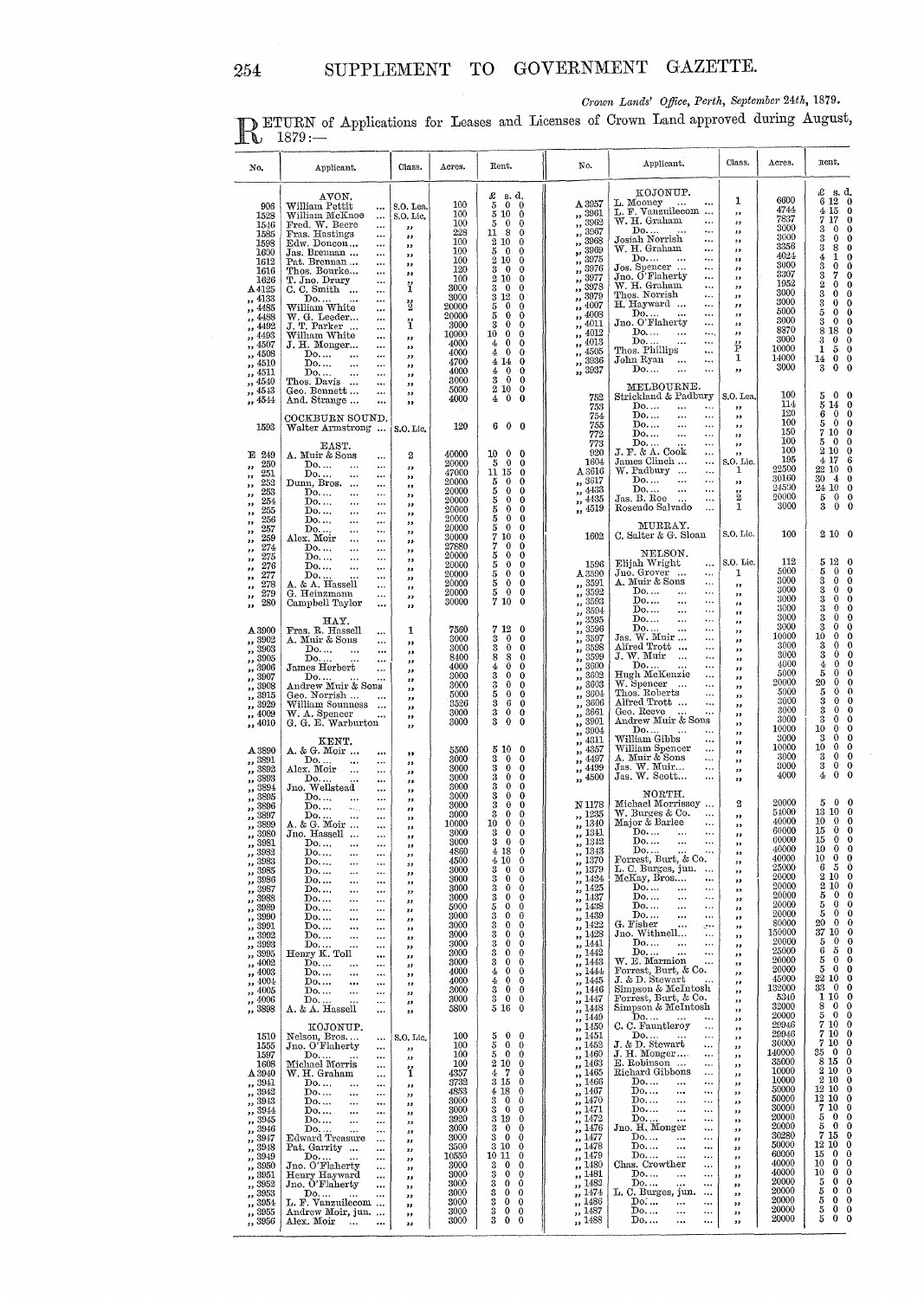# SUPPLEMENT TO GOVERNMENT GAZETTE.

RETURN of Applications for Leases and Licenses of Crown Lands approved during August, 1879.-(Continued.)

| No.                                                             | Applicants.                                                    | Class.                         | Acres.               | Rent.                                                                       | No.                                                                                                                                                                                                                                           | Applicants.                                                                               | Class.                   | Acres.         | Rent.                                                                                     |
|-----------------------------------------------------------------|----------------------------------------------------------------|--------------------------------|----------------------|-----------------------------------------------------------------------------|-----------------------------------------------------------------------------------------------------------------------------------------------------------------------------------------------------------------------------------------------|-------------------------------------------------------------------------------------------|--------------------------|----------------|-------------------------------------------------------------------------------------------|
|                                                                 |                                                                |                                |                      |                                                                             |                                                                                                                                                                                                                                               |                                                                                           |                          |                |                                                                                           |
|                                                                 | NORTH.                                                         |                                |                      | $\pounds$ s.d.                                                              |                                                                                                                                                                                                                                               | SWAN.                                                                                     |                          |                | £<br>s. d.                                                                                |
| N 1489                                                          | L. C. Burges, jun.<br>$\cdots$                                 | 2                              | 20000                | $\bf 5$<br>$\bf{0}$<br>$\theta$                                             | 579                                                                                                                                                                                                                                           | Thos. Kelly<br>$\ldots$                                                                   | S.O. Lea.                | 100            | 5<br>$0 \quad 0$                                                                          |
| 1531<br>1532                                                    | W. A. Robinson<br>$\cdots$<br>Do.                              | ,,                             | 20000<br>20000       | $\bf 5$<br>$\mathbf 0$<br>$\theta$<br>5<br>0<br>$\theta$                    | 1586                                                                                                                                                                                                                                          | David Gray<br>$\cdots$<br>$\ddotsc$                                                       | S.O. Lic.                | 200            | $0\quad 0$<br>10                                                                          |
| 1533                                                            | $\cdots$<br>E. Robinson<br>$\cdots$                            | ,,<br>,,                       | 44000                | 11<br>0<br>$\theta$                                                         |                                                                                                                                                                                                                                               | VICTORIA.                                                                                 |                          |                |                                                                                           |
| 1534<br>,,                                                      | Do<br>$\cdots$<br>                                             | ,,                             | 14660                | 3 15<br>0                                                                   | 567                                                                                                                                                                                                                                           | William Pettit<br>                                                                        | S.O. Lea.                | 100            | 5<br>$\mathbf{0}$<br>$\theta$                                                             |
| 1535<br>$\ddot{\phantom{0}}$<br>1540                            | Do<br>$\ldots$<br>Jno. Withnell<br>                            | ,,                             | 20000<br>20000       | 5<br>$\mathbf 0$<br>$\mathbf 0$<br>5<br>$\theta$<br>$\mathbf{0}$            | 655<br>808                                                                                                                                                                                                                                    | A. Blaney<br>                                                                             | ,,                       | 100<br>150     | 5<br>$\mathbf{0}$<br>$\bf{0}$<br>7<br>10<br>$\theta$                                      |
| $\overline{\mathbf{a}}$<br>1541<br>,,                           | N. W. Squatting Co.                                            | ,,<br>,,                       | 61800                | 15 10<br>$\theta$                                                           | 883                                                                                                                                                                                                                                           | Rich. Rowland<br>R. W. Barnden<br>$\cdots$<br>                                            | ,,<br>$^{\rm 3}$         | 100            | $\mathbf{0}$<br>$\theta$<br>5                                                             |
| 1542<br>,,                                                      | G. J. Lockyer & Bros.                                          | ,,                             | 20000                | 2<br>10<br>$\bf{0}$                                                         | 896                                                                                                                                                                                                                                           | Jas. Rumble<br>.                                                                          | 55                       | 130            | 6<br>10<br>$\mathbf 0$                                                                    |
| 1545<br>,,<br>1548<br>,,                                        | Lockyer, Bros.<br><br>Geo. Fisher<br>                          | ,,                             | 490000<br>27000      | 122 10<br>$\theta$<br>6 15<br>$\bf{0}$                                      | 915<br>1513                                                                                                                                                                                                                                   | B. McGuinness<br><br>Edw. Goodwin                                                         | , ,                      | 100<br>100     | $\theta$<br>5<br>0<br>$\theta$<br>$\theta$<br>5                                           |
| 1555<br>$\overline{\mathbf{z}}$                                 | E. Robinson<br>$\ddotsc$                                       | ,,<br>,,                       | 30000                | 7 10<br>$\bf{0}$                                                            | 1516                                                                                                                                                                                                                                          | $\cdots$<br>C. S. Oliver<br>$\ddotsc$<br>$\cdots$                                         | S.O. Lic.<br>,,          | 200            | 10<br>$\bf{0}$<br>$\bf{0}$                                                                |
| 1556<br>,,<br>1557                                              | A. R. Richardson<br>$\ldots$<br>H. W. Sholl                    | ,,                             | 37500<br>51129       | 9 10<br>$\bf{0}$<br>13<br>$\theta$<br>$\bf{0}$                              | 1522                                                                                                                                                                                                                                          | John Godson<br>$\ddotsc$                                                                  | ,,                       | 112            | $\theta$<br>5<br>12                                                                       |
| $\overline{\phantom{a}}$<br>1559<br>,,                          | $\cdots$<br>A. R. Richardson<br>$\ldots$                       | ,,<br>,,                       | 76300                | 19<br>5<br>$\mathbf 0$                                                      | 1533<br>1534                                                                                                                                                                                                                                  | William Hoskin<br>$\cdots$<br>L. C. Burges, jun.<br>$\cdots$                              | ,,                       | 100<br>100     | $\theta$<br>5<br>0<br>$\theta$<br>5<br>$\mathbf{0}$                                       |
| 1560<br>$\ddot{\phantom{1}}$                                    | D. N. McLeod<br>$\ldots$                                       | ,,                             | 40000                | 20<br>$\mathbf{0}$<br>$\theta$                                              | 1535                                                                                                                                                                                                                                          | Jas. Desmond<br>                                                                          | ,,<br>,,                 | 100            | $\theta$<br>5<br>$\bf{0}$                                                                 |
| 1561<br>$\ddot{\phantom{a}}$<br>1562<br>$\overline{1}$          | $\mathop{\mathrm{Do}}\nolimits$ .<br>Forrest, Burt, & Co.      | $^{\ast}$                      | 19000<br>24000       | 415<br>0<br>6<br>$\mathbf 0$<br>$\Omega$                                    | 1537<br>1538                                                                                                                                                                                                                                  | Michael Corbett<br><br>Michael Murphy                                                     | ,,                       | 100<br>100     | $\theta$<br>5<br>$\bf{0}$<br>$\theta$<br>5<br>$\theta$                                    |
| 1563<br>,,                                                      | W. E. Marmion<br>                                              | ,,<br>,,                       | 20000                | 5<br>$\theta$<br>$\Omega$                                                   | 1539                                                                                                                                                                                                                                          | $\cdots$<br>Jos. Pascoe<br>$\cdots$<br>                                                   | ,,                       | 100            | $\theta$<br>5<br>0                                                                        |
| 1564<br>$\overline{\phantom{a}}$                                | D. N. McLeod<br>$\cdots$                                       | ,,                             | 20000<br>42000       | $^{2}$<br>10<br>0<br>10 10<br>$\Omega$                                      | 1540                                                                                                                                                                                                                                          | Denis Desmond<br>$\cdots$                                                                 | ,,<br>,,                 | 160            | $\boldsymbol{0}$<br>8<br>$\theta$                                                         |
| 1565<br>$\overline{\mathbf{z}}$<br>1570<br>$\overline{1}$       | do.<br>$\ddotsc$<br>D. M. Paterson<br>$\cdots$                 | ,,<br>,,                       | 38800                | 9 15<br>0                                                                   | 1543<br>1571                                                                                                                                                                                                                                  | C. E. Dunn<br>$\dddot{\phantom{0}}$<br>$\ddotsc$<br>C.S. Oliver<br>$\dddotsc$<br>$\cdots$ | ,,                       | 100<br>100     | $\theta$<br>5<br>$\theta$<br>$\theta$<br>5<br>0                                           |
| 1571<br>55                                                      | do.                                                            | ,,                             | 82000                | 20 10<br>0                                                                  | 1572                                                                                                                                                                                                                                          | Michael Fitzgerald                                                                        | $, \,$<br>$^{12}$        | 100            | 5<br>0<br>$\theta$                                                                        |
| 1572<br>,,<br>1573<br>55                                        | Forrest, Burt, & Co.<br>Lockyer, Bros.<br>                     | 33                             | 40000<br>10000       | 10<br>$\mathbf{0}$<br>0<br>$\ddot{\mathbf{0}}$<br>0<br>5                    | 1573<br>1574                                                                                                                                                                                                                                  | $\alpha$<br>C. S. Oliver<br>$\ddotsc$<br><br>$\sim$                                       | ,,                       | 100<br>100     | $\theta$<br>5<br>$\mathbf{0}$<br>$\mathbf{0}$<br>5<br>$\theta$                            |
| 1574<br>$\overline{\mathbf{z}}$                                 | do.<br>                                                        | ,,<br>,,                       | 6500                 | 1<br>15<br>0                                                                | 1542                                                                                                                                                                                                                                          | <br>$\ldots$                                                                              | وو<br>,,                 | 100            | $\mathbf 0$<br>5<br>0                                                                     |
| 1577<br>,,                                                      | do.<br>$\ddotsc$<br>$\cdots$                                   | ,,                             | 103400<br>20000      | 26<br>$\mathbf 0$<br>0<br>$\Omega$<br>0                                     | 1583                                                                                                                                                                                                                                          | Henry Morgan<br>Jno. S. Maley<br>$\cdots$                                                 | ï                        | 100            | $\theta$<br>5<br>0                                                                        |
| 1578<br>$\ddot{\phantom{1}}$<br>1579<br>$\overline{\mathbf{z}}$ | do.<br>Fogelstrom & Stock                                      | ,,<br>,,                       | 20000                | 5<br>5<br>$\theta$<br>$\theta$                                              | A 3588<br>,, 3589                                                                                                                                                                                                                             | Estate of P. Morrissey<br>$E.H. \& F. Wittenoom$                                          | $\overline{2}$           | 5000<br>24000  | $\theta$<br>5<br>0<br>$\theta$<br>6<br>0                                                  |
| 1581<br>$^{12}$                                                 | W. A. Robinson & Son                                           | ,,                             | 20000                | 5<br>$\theta$<br>$\mathbf{0}$                                               | 3648<br>$\overline{\phantom{a}}$                                                                                                                                                                                                              | J. Pascoe & C. Campbell                                                                   | ı                        | 16635          | $\theta$<br>16<br>13                                                                      |
| 1582<br>53<br>1583<br>13                                        | do.<br>T. R. McKenzie & Co.                                    | ,,                             | 40000<br>30000       | 10<br>$\theta$<br>$\theta$<br>15<br>$\theta$<br>$\bf{0}$                    | 3649<br>,,<br>3650                                                                                                                                                                                                                            | W. Howard & F. Hare                                                                       | 2                        | 20000<br>20000 | $\theta$<br>5<br>$\theta$<br>5<br>$\bf{0}$<br>$\bf{0}$                                    |
| 1584<br>$\mathbf{a}$                                            | do.<br>$\ldots$<br>                                            | ,,<br>,,                       | 10000                | 2<br>10<br>0                                                                | $\overline{\phantom{a}}$<br>3651<br>$\overline{\mathbf{z}}$                                                                                                                                                                                   | do.<br>do.<br>$\ddotsc$                                                                   | 99<br>,,                 | 20000          | $\boldsymbol{0}$<br>5<br>0                                                                |
| 1585<br>$\overline{\mathbf{z}}$                                 | do.<br>H. & W. Woolhouse                                       | ,,                             | 142000<br>20000      | 35 10<br>0<br>$\theta$<br>0                                                 | 3652<br>55                                                                                                                                                                                                                                    | do.<br>                                                                                   | ,,                       | 20000          | $\theta$<br>5<br>0                                                                        |
| 1586<br>,,<br>1587<br>55                                        | J. G. & R. Woolhouse                                           | ,,<br>,,                       | 20000                | 5<br>5<br>$\theta$<br>0                                                     | 3653<br>$\overline{\mathbf{z}}$<br>3654                                                                                                                                                                                                       | do.<br><br>do.<br><br>$\ddotsc$                                                           | $^{12}$                  | 20000<br>33426 | $\theta$<br>0<br>5<br>$\theta$<br>8<br>10                                                 |
| 1588                                                            | do.<br>$\cdots$                                                | ,,                             | 20000                | 5<br>$\theta$<br>$\theta$                                                   | 3655<br>,,                                                                                                                                                                                                                                    | $\overset{\text{do.}}{\mathbb{E}}$ . & F. Wittenoom $\ldots$                              | $, \,$<br>,,             | 20000          | 5<br>$\theta$<br>$\theta$                                                                 |
| 1589<br>1590                                                    | do.<br>Forrest, Burt, & Co.                                    | ,,                             | 20000<br>20000       | 5<br>$\mathbf{0}$<br>0<br>$\theta$<br>$\bf{0}$<br>5                         | 3668<br>$\overline{\phantom{a}}$<br>3669                                                                                                                                                                                                      | do.                                                                                       | وو                       | 23000<br>20000 | 5<br>15<br>$\theta$<br>$\boldsymbol{0}$<br>5<br>0                                         |
| 1591                                                            | $J. T. Denny$<br>                                              | ,,<br>,,                       | 10000                | $\overline{2}$<br>10<br>0                                                   | دە<br>3670<br>$\overline{\phantom{a}}$                                                                                                                                                                                                        | $\ddotsc$<br><br>do.<br>                                                                  | ,,<br>,,                 | 28000          | 7<br>$\bf{0}$<br>$\mathbf 0$                                                              |
| 1592<br>1593                                                    | $rac{d_0}{d_0}$<br>$\cdots$                                    | ,,                             | 16000<br>4000        | $\theta$<br>$\mathbf 0$<br>4<br>1<br>$\mathbf 0$<br>$\mathbf{0}$            | 3671<br>,,                                                                                                                                                                                                                                    | do.<br>$\cdots$                                                                           | $, \,$                   | 26957          | $\theta$<br>6<br>15                                                                       |
| 1594                                                            | $\ldots$<br>$J$ . T. Denny<br>$\cdots$                         | ,,<br>دد                       | 5000                 | 1<br>5<br>0                                                                 | 3672<br>,,<br>3673<br>$^{\circ}$                                                                                                                                                                                                              | Thos. Burges<br>$\cdots$<br>do.<br><br>$\ddotsc$                                          | 53                       | 20000<br>20000 | $\theta$<br>5<br>0<br>$\theta$<br>5<br>0                                                  |
| 1595<br>53                                                      | Jno. F. Hancock<br>$\cdots$                                    | ,,                             | 10000                | 2<br>10<br>0                                                                | 3674<br>$\ddot{\phantom{1}}$                                                                                                                                                                                                                  | do.<br><br>$\ddotsc$                                                                      | ,,<br>, ,                | 20000          | $\theta$<br>5<br>0                                                                        |
| 1596<br>1597                                                    | J. T. Denny<br>$\cdots$<br>do.<br>$\ddotsc$<br>$\ddotsc$       | ,,                             | 10000<br>20000       | $\boldsymbol{2}$<br>10<br>0<br>5<br>$\theta$<br>0                           | 3675<br>$\bullet$<br>3676                                                                                                                                                                                                                     | do.<br><br>$\ddotsc$<br>do.                                                               | ,,                       | 21000<br>20000 | 10<br>$\theta$<br>10<br>$\theta$<br>5<br>0                                                |
| 1598                                                            | do.<br>Jno. F. Hancock<br>$\ddots$                             | ٠,<br>دد                       | 20000                | $\mathbf{0}$<br>5<br>0                                                      | ,,<br>3677<br>,,                                                                                                                                                                                                                              | <br>$\cdots$<br>do.<br>$\ddotsc$                                                          | ,,<br>رر                 | 20000          | $\mathbf 0$<br>5<br>$\theta$                                                              |
| 1599<br>53<br>$_{1600}$                                         | $\cdots$                                                       | ,,                             | 20000<br>30000       | 5<br>$\theta$<br>0<br>7<br>10<br>0                                          | 3678<br>$\overline{\mathbf{z}}$                                                                                                                                                                                                               | do.<br>                                                                                   | $^{12}$                  | 20000          | 5<br>$\mathbf{0}$<br>$\theta$                                                             |
| 1601<br>$^{\circ}$                                              | do.<br>$\cdots$<br><br>J. T. Denny<br>$\ddotsc$<br>$\ddotsc$   | $\overline{\phantom{a}}$<br>,, | 10000                | 2<br>10<br>0                                                                | 3679<br>3680<br>,,                                                                                                                                                                                                                            | do.<br><br>$\ddotsc$<br>do.<br>$\ddotsc$                                                  | $^{}$                    | 20000<br>25000 | 5<br>0<br>$\mathbf 0$<br>$\theta$<br>6<br>5                                               |
| 1602<br>53                                                      | Jno. F. Hancock<br>$\ddotsc$                                   | $^{\tiny{5}}$                  | 20000                | 5<br>$\mathbf{0}$<br>0                                                      | 3681<br>,,                                                                                                                                                                                                                                    | do.<br>$\cdots$                                                                           | ,,<br>,,                 | 58000          | $\theta$<br>14<br>10                                                                      |
| 1603<br>$\bullet$<br>$_{1604}$                                  | do.<br>$\cdots$<br>J. T. Denny<br>                             | $, \,$                         | 10000<br>59200       | $\boldsymbol{2}$<br>10<br>0<br>15<br>$\mathbf 0$<br>0                       | 3682<br>,,<br>3683                                                                                                                                                                                                                            | do.<br>ά,<br>$\cdots$<br>do                                                               | ï                        | 20000<br>3000  | 5<br>$\theta$<br>0<br>$\mathbf{0}$<br>3<br>$\theta$                                       |
| 1605                                                            | Farqr. McRae<br>$\cdots$                                       | ,,<br>,,                       | 10000                | 5<br>$\theta$<br>0                                                          | $\overline{\phantom{a}}$<br>3684<br>,,                                                                                                                                                                                                        | .<br><br>do.<br>$\ddotsc$                                                                 | 2                        | 138000         | 34 15<br>$\theta$                                                                         |
| 1606<br>1607                                                    | Lockyer, Bros.<br>$\ddotsc$<br>F. McRae                        | ,,                             | 20000                | 5<br>0<br>0<br>0<br>4<br>10                                                 | 3685<br>$\overline{\phantom{a}}$                                                                                                                                                                                                              | do.<br>$\ldots$                                                                           | ï                        | 20000          | 5<br>0<br>$\Omega$<br>3                                                                   |
| 1608                                                            | $\cdots$<br>$\ddotsc$<br>do.<br>$\ddotsc$<br>$\cdots$          | ,,<br>,,                       | 8440<br>5000         | 1<br>5<br>0                                                                 | 3686<br>,,<br>3687<br>,,                                                                                                                                                                                                                      | do<br>Mich. Morrissey, jun.                                                               | $\mathbf{2}$             | 3000<br>20000  | $\mathbf 0$<br>$\theta$<br>5<br>$\boldsymbol{0}$<br>$\theta$                              |
| 1609                                                            | do.<br>$\ddotsc$<br>$\ddotsc$                                  | ,,                             | 10000                | $\overline{2}$<br>10<br>0                                                   | 3688<br>$\overline{\mathbf{z}}$                                                                                                                                                                                                               | L. C. Burges, jun.<br>$\ddotsc$                                                           | 33                       | 20000          | 5<br>$\mathbf{0}$<br>0                                                                    |
| 1610<br>1611<br>55                                              | A. J. McRae<br>T. R. McKenzie & Co.                            | ,,                             | 10000<br>10000       | 2<br>10<br>0<br>2<br>10<br>0                                                | 3689<br>53<br>3690                                                                                                                                                                                                                            | Jenner & Kelshaw<br>$\ddotsc$<br>L. C. Burges, jun.<br>$\ddotsc$                          | ,                        | 20000<br>20000 | 5<br>$\bf{0}$<br>$\theta$<br>5<br>0<br>$\theta$                                           |
| 1612                                                            | J. T. Denny<br>$\ldots$                                        | ,,<br>,,                       | 20000                | 5<br>$\bf{0}$<br>0                                                          | $\overline{\phantom{a}}$<br>3691<br>$\overline{\phantom{a}}$                                                                                                                                                                                  | Arthur G. Lacy<br>                                                                        | ,,<br>,,                 | 20000          | 5<br>0<br>$\mathbf 0$                                                                     |
| 1613<br>1614                                                    | T. R. McKenzie & Co.<br>Alex. J. McRae<br>$\ddotsc$            | $^{\prime}$                    | 10000<br>5000        | $\overline{2}$<br>10<br>0<br>1<br>5<br>0                                    | 3692<br>,<br>3693                                                                                                                                                                                                                             | do.<br>$\ddotsc$<br>$\ldots$<br>do.                                                       | ,,                       | 20000<br>20000 | 5<br>$\mathbf 0$<br>0<br>5<br>$\mathbf 0$<br>0                                            |
| 1615                                                            | E. Robinson<br>$\ddotsc$                                       | ,,<br>,,                       | 20000                | 5<br>0<br>0                                                                 | ,,<br>3694<br>,,                                                                                                                                                                                                                              | <br>$\ddotsc$<br>do.<br><br>$\ddotsc$                                                     | ,,<br>,,                 | 20000          | 5<br>$\mathbf 0$<br>$\Omega$                                                              |
| $_{1616}$<br>1617                                               | W. Burges & Co.<br>$\ldots$<br>do.                             | ,,                             | 10000<br>17360       | 5<br>$\Omega$<br>0<br>0<br>4<br>10                                          | 3695<br>,,                                                                                                                                                                                                                                    | do.<br><br>$\cdots$                                                                       | ,,                       | 20000          | 5<br>$\mathbf 0$<br>0<br>$\mathbf{0}$                                                     |
| $_{1618}$                                                       | $\ddotsc$<br>$\ldots$<br>do.<br>$\cdots$<br>$\cdots$           | ,,<br>$\bullet$                | 22200                | 11 10<br>0                                                                  | 3696<br>,,<br>3697<br>,,                                                                                                                                                                                                                      | do.<br><br>$\ldots$<br>do.<br><br>$\ddotsc$                                               | ,,<br>$, \,$             | 20000<br>20000 | 5<br>0<br>5<br>$\mathbf 0$<br>0                                                           |
| 1619                                                            | do.<br>$\ldots$<br>$\ddotsc$                                   | ,,                             | 23000                | 11 10<br>0                                                                  | 3698<br>,,                                                                                                                                                                                                                                    | do.<br>$\cdots$<br>$\cdots$                                                               | $\overline{\phantom{a}}$ | 20000          | $\mathbf 0$<br>5<br>$\theta$                                                              |
| 1621                                                            | John Chester                                                   |                                | 10000                | 2 10<br>0                                                                   | 3699<br>$, \frac{3700}{ }$                                                                                                                                                                                                                    | do.<br>do.                                                                                |                          | 25020<br>40000 | 0<br>6<br>10<br>$\mathbf 0$<br>10<br>0                                                    |
|                                                                 | PLANTAGENET.                                                   |                                |                      |                                                                             | , 3701                                                                                                                                                                                                                                        | do.<br>$\cdots$<br>$\sim$                                                                 | ,,<br>,,                 | 20000          | 5<br>0<br>$\mathbf 0$                                                                     |
| A 3917<br>,, 3918                                               | David Young<br>$\ldots$<br>$d_0$<br>$\ddotsc$                  | 1                              | 3000<br>3000         | $\mathbf 0$<br>3<br>3<br>3<br>3<br>3<br>3<br>0<br>$\mathbf 0$<br>0          | $\frac{7}{22}$ , 3702<br>, 3703                                                                                                                                                                                                               | do.<br>$\ddotsc$<br>$\cdots$                                                              | ,,                       | 20000<br>20000 | 5<br>$\mathbf{0}$<br>0<br>$\mathbf{0}$<br>5<br>$\boldsymbol{0}$                           |
| ,, 3919                                                         | do.<br>John Hassell<br>$\ldots$                                | ,,<br>$^{12}$                  | 7060                 | $\,2$<br>0                                                                  | , 3704                                                                                                                                                                                                                                        | do.<br>Jno. E. Sewell<br>$\cdots$<br>$\ddotsc$                                            | ,,<br>,,                 | 20000          | $\bf{0}$<br>5<br>$\bf{0}$                                                                 |
| ,, 3920<br>,, 3921                                              | do<br>$\ldots$<br>do.                                          | 33                             | 8240<br>9430         | $\overline{5}$<br>0<br>9<br>9<br>0                                          | , 3705<br>, 3706                                                                                                                                                                                                                              | do.<br>$\cdots$<br>$\ddotsc$<br>Jno. Morrissey                                            | $\;$                     | 36000<br>20000 | 9<br>$\bf{0}$<br>$\mathbf 0$<br>5<br>$\mathbf{0}$<br>$\bf{0}$                             |
| 3922<br>$\mathbf{r}$                                            | $\ddotsc$<br>$\ldots$<br>do.<br>$\ddotsc$<br>$\cdots$          | ,,<br>,,                       | 3000                 | 3<br>$\theta$<br>0                                                          | $, \frac{2707}{7}$                                                                                                                                                                                                                            | $\ddotsc$<br>Henry Criddle<br>$\ddotsc$                                                   | ï                        | 3000           | $\mathbf 0$<br>0                                                                          |
| 3923<br>žž.<br>3924                                             | $\frac{d_0 \ldots}{d_n}$ Henry K. Toll<br>$\ddotsc$            | ,,                             | 3000                 | $\theta$<br>$\theta$                                                        | , 3710                                                                                                                                                                                                                                        | Jno. Pell<br>$\cdots$                                                                     | ,,                       | 7000           | $\frac{3}{7}$<br>$\bf{0}$<br>$\mathbf 0$                                                  |
| $\overline{\phantom{a}}$<br>3925<br>$\overline{2}$              | $\cdots$<br>$\ddots$                                           | ,,                             | 3000<br>3000         | 3<br>3<br>3<br>0<br>0<br>$\theta$<br>$\mathbf 0$                            | $\frac{7}{11}$ $\frac{3711}{11}$<br>$, \frac{27}{3713}$                                                                                                                                                                                       | do.<br>$\ldots$<br>Edward Goodwin<br>$\ddotsc$                                            | ,,                       | 5000<br>3000   | 5<br>$\mathbf 0$<br>$\theta$<br>3<br>$\theta$<br>$\bf{0}$                                 |
| 3926<br>$\boldsymbol{\mathcal{D}}$                              | do.<br>Josiah Norrish<br>$\cdots$                              | ,,<br>,,                       | 8000                 | $\begin{smallmatrix} 8 & 0 \\ 5 & 10 \end{smallmatrix}$<br>$\theta$         | $\frac{2}{11}$ , $\frac{3714}{11}$                                                                                                                                                                                                            | Pat. Morrissey<br>$\ldots$                                                                | $\ddot{2}$               | 20000          | $\bf 5$<br>$\mathbf{0}$<br>$\mathbf{0}$                                                   |
| 3927<br>33<br>3928<br>33                                        | William Sounness<br>$\cdots$<br>Thos. Norrish<br>$\cdots$      | 33                             | 5180<br>4000         | $\bf{0}$<br>$\mathbf{0}$<br>$\mathbf 0$<br>4                                | $\ldots$ $\bar{3}7\bar{1}5$<br>$\widetilde{\cdot}$ , 3716                                                                                                                                                                                     | do.<br>$\cdots$                                                                           | $^{\rm 35}$              | 20000<br>20000 | 5<br>$\theta$<br>$\bf{0}$<br>$\theta$<br>5<br>$\bf{0}$                                    |
| 3930<br>,,                                                      | W. G. Knight<br>                                               | ,,<br>,,                       | 3000                 | 3<br>$\mathbf{0}$<br>$\bf{0}$                                               | $\frac{1}{2}$ , $\frac{1}{3718}$                                                                                                                                                                                                              | do.<br>Edw. W. Clarkson<br><br>$\cdots$                                                   | ï                        | 3000           | 3<br>$\theta$<br>0                                                                        |
| 3931<br>$\pmb{\mathfrak{z}}$<br>3932                            | do.<br>$\ldots$<br>                                            | ,,                             | 3000<br>2968         | 3<br>$\theta$<br>$\mathbf 0$<br>3<br>0<br>$\theta$                          | $\frac{1}{2}$ , 3719                                                                                                                                                                                                                          | William Read<br>$\cdots$                                                                  | $\ddot{2}$               | 3000           | 3<br>$\theta$<br>0<br>5<br>$\mathbf 0$<br>0                                               |
| $\overline{\phantom{a}}$<br>3933<br>$\cdots$                    | do.<br>$\ddotsc$<br>$\ldots$<br>do.<br>$\ldots$<br>$\ldots$    | ,,<br>,,                       | 3000                 | 3<br>$\theta$<br>$\theta$                                                   | ,, 3720<br>$\frac{1}{22}$ 3721                                                                                                                                                                                                                | Jenner & Kelshaw<br>$\ddotsc$<br>do.<br>$\ddotsc$<br>$\ldots$                             | $\mathbf{z}$             | 20000<br>20000 | 5<br>$\bf{0}$<br>$\bf{0}$                                                                 |
| 3934<br>$\mathbf{z}$                                            | W. C. Cooper<br>$\ldots$                                       | ,,                             | 3000                 | 3<br>$\mathbf{0}$<br>$\Omega$                                               | $\frac{3}{22}$ 3722                                                                                                                                                                                                                           | do.<br>$\ldots$<br>$\cdots$                                                               | $^{\tiny{22}}$           | 25000          | $\theta$<br>6<br>5                                                                        |
| 3935<br>$\mathbf{r}$<br>3938                                    | Mestric Parsons<br>$\cdots$<br>W. C. Cooper                    | ,,                             | 3000<br>3000         | 3<br>$\mathbf{0}$<br>$\theta$<br>3<br>$\mathbf{0}$<br>$\theta$              | $\frac{7}{22}$ , 3723                                                                                                                                                                                                                         | Thos. Drage<br>$\cdots$<br>Samson Sewell                                                  | ,,                       | 20000<br>22000 | $\bf{0}$<br>5<br>$\mathbf 0$<br>$5\,$ $10\,$<br>$\theta$                                  |
| $\mathbf{r}$<br>3939<br>$\mathbf{z}$                            | $\cdots$<br>M. A. Trimmer<br>$\cdots$                          | ,,<br>,,                       | 3000                 | 3<br>$\bf{0}$<br>$\mathbf{0}$                                               | $\frac{3724}{3725}$                                                                                                                                                                                                                           | $\cdots$<br>do.<br>$\ddotsc$<br>$\ldots$                                                  | $\rightarrow$<br>$\, \,$ | 24000          | $\boldsymbol{0}$<br>$\,6\,$<br>$\mathbf 0$                                                |
| 3958<br>$^{\prime\prime}$<br>3963                               | do.<br>$\cdots$                                                | ,,                             | 3000                 | 3<br>$\mathbf{0}$<br>$\mathbf 0$<br>3<br>$\mathbf{0}$<br>$\mathbf 0$        | 7,3726                                                                                                                                                                                                                                        | do.<br>Jno. S. Davis<br>$\cdots$                                                          | ,,                       | 20000          | $\ddot{\phantom{0}}$<br>5<br>$\mathbf{0}$<br>$\overline{0}$<br>$\mathbf 0$                |
| ,,<br>3964<br>$\bullet\bullet$                                  | Henry Prior<br>$\cdots$<br>Geo. Chester<br>$\ddotsc$           | دد<br>n                        | 3000<br>6000         | 6<br>$\mathbf 0$<br>$\theta$                                                | $\frac{1}{2}$ , $\frac{3729}{3730}$<br>$\frac{3731}{2732}$                                                                                                                                                                                    | $\cdots$<br>do.<br>$\ldots$<br>$\cdots$                                                   | ï                        | 20000<br>14000 | $\bf 5$<br>$\bf{0}$<br>$14\,$<br>$\mathbf{0}$                                             |
| 3965<br>,,                                                      | M. A. Trimmer<br>$\ldots$                                      | ,,                             | 10000                | 10<br>$\theta$<br>$\mathbf{0}$                                              |                                                                                                                                                                                                                                               | do.<br>$\ddotsc$<br>$\cdots$                                                              | $\pmb{\mathfrak{z}}$     | 3000           | $\bf{0}$<br>3<br>$\mathbf{0}$                                                             |
| 3966<br>$\pmb{\cdot}$<br>3994<br>,,                             | do.<br>$\dots$<br>A. & A. Hassell<br>$\mathbf{a}$<br>$\ddotsc$ | ,,                             | 3640<br>5000         | 3 1 3<br>$\mathbf{0}$<br>5<br>$\mathbf{0}$<br>$\mathbf 0$                   |                                                                                                                                                                                                                                               | $\mathbf{do}, \dots$<br>$\ldots$<br>$\ldots$<br>Jno. Morrissey<br>$\cdots$                | $\ddot{2}$               | 3000<br>20000  | $\rm 3$<br>$\mathbf{0}$<br>$\mathbf{0}$<br>$\boldsymbol{5}$<br>$\overline{0}$<br>$\bf{0}$ |
| 3996<br>,,                                                      | Henry K. Toll<br>$\cdots$                                      | ,,<br>,,                       | 3000                 | $\!3$<br>$\mathbf{0}$<br>$\mathbf{0}$                                       |                                                                                                                                                                                                                                               | Sampson Sewell<br>$\ddotsc$                                                               | $\mathbf{1}$             | 10000          | $\theta$<br>10<br>$\mathbf{0}$                                                            |
| 4440<br>,,<br>4441                                              | Chas. Eades<br>$\cdots$<br>W. C. Cooper                        | ,,                             | <b>3000</b><br>14250 | 3<br>$\theta$<br>$\mathbf 0$<br>14<br>$\theta$<br>5                         |                                                                                                                                                                                                                                               | do.<br>                                                                                   | $\frac{2}{2}$            | 3000<br>24000  | $\theta$<br>$^{\rm 3}$<br>$\mathbf 0$<br>$\mathbf{0}$<br>$\,6$<br>$\mathbf 0$             |
| ,,<br>4442<br>,,                                                | $\ldots$<br>Henry Prior<br>$\cdots$                            | ,,<br>,,                       | 3000                 | 3<br>$\mathbf{0}$<br>$\mathbf{0}$                                           |                                                                                                                                                                                                                                               | Mich. Morrissey, jun.<br>do.<br>$\cdots$<br>$\cdots$                                      | ,,                       | 22000          | $\mathbf 0$<br>5 10                                                                       |
| 4443<br>,,                                                      | H. J. Townsend<br>$\cdots$                                     | ,,                             | 20750                | 20 15<br>$\theta$                                                           | $\begin{array}{r} \text{3732} \\ \text{3733} \\ \text{3734} \\ \text{3735} \\ \text{3736} \\ \text{3737} \\ \text{3738} \\ \text{3738} \\ \text{3739} \\ \text{3739} \\ \text{3739} \\ \text{3739} \\ \text{3739} \\ \text{3741} \end{array}$ | do.<br>$\ldots$<br>$\cdots$                                                               | $\pmb{\cdot}$            | 37000          | 9<br>$\bf 5$<br>$\mathbf 0$                                                               |
| 4445<br>$\pmb{\cdot}$<br>,, 4446                                | J. F. Hassell<br>$\ldots$<br>S. E. Symers<br>$\ldots$          | ٠,                             | 3000<br>3000         | $^{\rm 3}$<br>$\bf{0}$<br>$\theta$<br>$\overline{0}$<br>$\mathbf{0}$        |                                                                                                                                                                                                                                               | do.<br>$\ldots$<br>$\cdots$<br>do.                                                        | ,,                       | 21000<br>20000 | 5<br>$\overline{5}$<br>$\theta$<br>$\theta$<br>$\mathbf 0$                                |
| ,, 4447                                                         | Jno. Wray, Jun.<br>$\ldots$                                    | ,,<br>$^{\prime}$              | 3000                 | $\frac{5}{3}$<br>$\mathbf{0}$<br>$\theta$                                   | ,, 3741                                                                                                                                                                                                                                       | $\ddotsc$<br><br>do.<br>$\ddotsc$<br>                                                     | $\cdot$ , ,<br>رر        | 29025          | $\frac{5}{7}$ $\frac{2}{5}$<br>$\mathbf{0}$<br>10                                         |
|                                                                 | SUSSEX.                                                        |                                |                      |                                                                             | ,, 3742                                                                                                                                                                                                                                       | do.<br>$\ldots$<br>$\cdots$                                                               | 5.5                      | 8000<br>20000  | $\mathbf 0$<br>$\bf{0}$<br>$\bf{0}$<br>$\mathbf{0}$                                       |
| A 4453                                                          | Jno. Allnutt<br>$\cdots$                                       | 1                              | 3163                 | 4<br>$\theta$<br>3                                                          | ,, 3743<br>,, 3744                                                                                                                                                                                                                            | do.<br>$\ddotsc$<br><br>Jos. D. Warren<br>                                                | ï                        | 3000           | $\overline{\mathbf{3}}$<br>$\boldsymbol{0}$<br>$\mathbf{0}$                               |
| ,, 4859                                                         | E. Harris<br>$\ldots$<br>$\cdots$                              | ,,                             | 3000                 | 3<br>$\theta$<br>$\theta$                                                   | ,, 3745                                                                                                                                                                                                                                       | do.<br>                                                                                   | $\pmb{\cdot}$            | 14000          | $\mathbf 0$<br>$\mathbf 0$<br>14                                                          |
| ,, 4363<br>,4364                                                | Thos. Abbey<br>$\ldots$<br>David Abbey<br>$\cdots$             | ,,<br>,,                       | 3000<br>3000         | $\boldsymbol{3}$<br>$\theta$<br>$\theta$<br>$\bf 3$<br>$\theta$<br>$\theta$ | ,, 3746<br>,, 3747                                                                                                                                                                                                                            | Catherine Mellon<br><br>do.<br>$\ldots$<br>$\cdots$                                       | $, \,$<br>$, \,$         | 3244<br>3000   | $\theta$<br>S<br>$\rm 5$<br>$\overline{0}$<br>3<br>$\ddot{0}$                             |
| 4365<br>99                                                      | Phillip Hackett<br>$\ldots$                                    | ,,                             | 3000                 | $\mathbf{0}$<br>$\mathbf 0$                                                 | ,, 3748                                                                                                                                                                                                                                       | do.<br>$\ddotsc$<br>$\cdots$                                                              | $, \,$                   | 3000           | 3<br>$\mathbf{0}$<br>$\mathbf 0$                                                          |
| 4367<br>,,<br>,, 4368                                           | Stewart Keenan<br>$\cdots$<br>Mary Seymour<br>$\cdots$         | ,,                             | 3000<br>3000         | ပ္မွာ ကို ကို<br>$\mathbf{0}$<br>$\mathbf 0$<br>$\bf{0}$<br>$\mathbf{0}$    | ,, 3749<br>,, 3750                                                                                                                                                                                                                            | do.<br>$\ddotsc$<br>$\cdots$<br>do.<br>$\cdots$                                           | 33                       | 4000<br>3800   | $\overline{0}$<br>4<br>$\mathbf{0}$<br>$3\,$ $18\,$<br>$\overline{\mathbf{0}}$            |
| ,, 4369                                                         | Phillip Reilly<br>$\ddotsc$                                    | 33<br>,,                       | 3000                 | $\mathbf{0}$<br>$\bf{0}$                                                    | ,, 3751                                                                                                                                                                                                                                       | $\cdots$<br>do.<br>$\ddotsc$<br>$\cdots$                                                  | ,,<br>$^{\prime}$        | 4000           | $\ddot{\text{o}}$<br>4<br>$\bf{0}$                                                        |